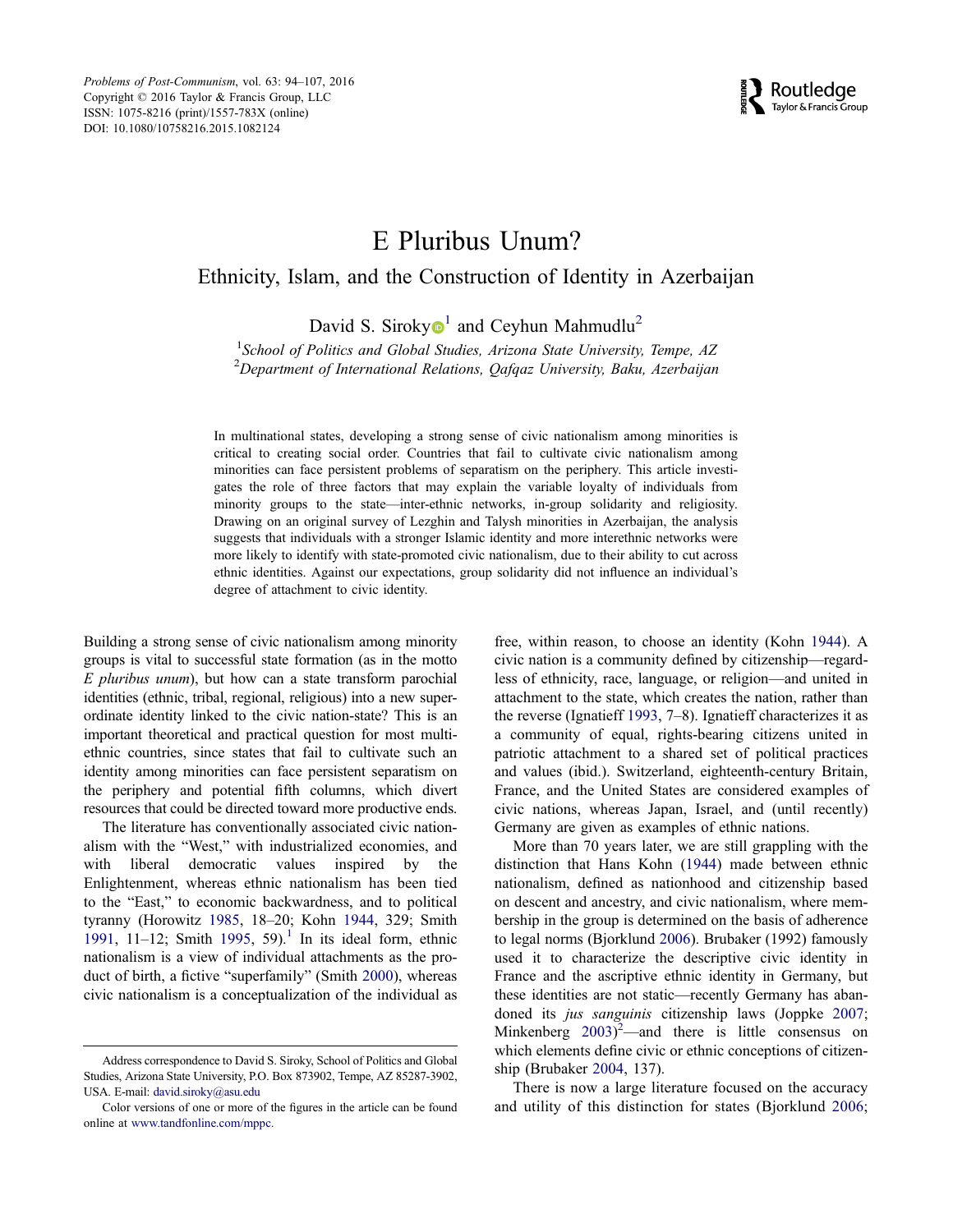Ceobanu and Escandell [2008](#page-11-0); Shulman 2002), and many recent studies consider Kohn's original categorization as too crude to capture heterogeneity within states and over time. We take seriously these critiques (Kuzio [2002](#page-11-0), 20; Yack [1996](#page-12-0)). Building on scholars who have questioned the use of a dichotomous conceptualization (Kymlicka [2001](#page-12-0)), we classify ethnic and civic nationalism along a continuum, and measure it at the individual level (Janmaat [2006;](#page-11-0) Zubrzycki [2001\)](#page-12-0). Just as there is nuance and variation within the "West" and the "East," and over time, there is also a range across individuals within minority groups that typically express a mix of ethnic and civic identities. To advance this literature, we therefore move from the macro-level of classifying states as either civic or ethnic, to the micro-level, which means investigating what determines which individual members of minority groups identity more or less with the civic nation state.

Minority groups in multiethnic countries, and the individuals within those groups, differ radically in their degree of attachment to their country of residence, and thus it makes little sense to characterize entire countries as civic or ethnic much less entire groups within those countries. Some identify strongly with the nation-state and attempt to assimilate into the majority (usually higher-status) culture, whereas others retain a largely distinct identity based upon their ethnicity, tribe, or region, living almost exclusively among their own kind and interacting little, if at all, with the majority culture. The individual-level nature of the problem we analyze in this article has been frequently overlooked in macro-level studies.

It has become clear through numerous studies over the past twenty-five years that an exclusive focus on ideal types eclipses important variation across countries, groups, and individuals (cf. Reeskens and Hooghe [2010](#page-12-0)). Our reading of the literature concurs with Calhoun's ([1997,](#page-11-0) 89) conclusion that states almost invariably contain components of both ethnic and civic nationalism, and reinforces Shulman's (2002, 559 and 583) conclusion that there is no clean "East–West" divide. There is plenty of civic nationalism in the "East" and ethnic nationalism in the "West." The key question, in this article, is what determines which individuals exhibit greater loyalty to the nation-state than other individuals within a given country. Bringing the focus down from ideal theory and cross-group cleavages to the level of the individual within minority groups living in multiethnic countries, which predominate the modern world, is necessary to understanding the micro-level determinants of civic nationalism.[3](#page-10-0)

Many of the states from the former Soviet system serve as excellent test cases for the theories studied here because they embody the contradictions between the aspirations of civic nationalism (at least among some state builders) and the reality of multiple, competing

ethnic identities (Smith [1995,](#page-12-0) 59). As Beissinger ([1997](#page-11-0)), Bunce [\(1999\)](#page-11-0), Roeder ([1991](#page-12-0)), Gorenburg ([2003](#page-11-0)), and other scholars of the former Soviet Union have argued, ethno-federalism persuaded most minority groups to believe that they should have their own political unit (Beissinger [1997,](#page-11-0) 166–67; Bunce [1999;](#page-11-0) Roeder [1991](#page-12-0)). Since ethno-national identities were the only non–classbased identities in the public sphere that became significant, with religious identities being largely suppressed, ethnicity and politics became very closely intertwined (Schopflin 1996, 153). As a result, core ethnic groups in this region (usually majorities) have tended to see the state as belonging to themselves exclusively (i.e., as an ethnic state rather than a civic state), and continue to view members of other groups as "guests," thus embodying a strongly primordial conception of nationhood.

New survey data from minority regions allows us to shed new light on this important issue in Azerbaijan, and potentially on broader theories of nationalism and state formation, by bringing fine-grained empirical evidence to bear on the micro-level determinants of civic nationalism. This article investigates the role of three factors: interethnic networks, group solidarity, and religiosity. Based on our reading of the literature, each of these factors has been hypothesized to help account for some significant portion of the variation in individual or group attachments to the nation-state. In the next section, we explain the logic by which we derive our hypotheses. To test these conjectures, we draw on historical materials and on an original survey conducted among Lezghin and Talysh minorities in the four largest minority areas of Azerbaijan: Lankeran, Astara, Khachmaz, and Gusar.

Our analysis indicates that there are at least two distinct pathways to a stronger civic identity—one ethnic and one religious. We find that individuals (ethnic Talysh and Lezghins) with more interethnic networks in Azerbaijan (i.e., more ethnic Azeri contacts) were much more likely to identify with the nation-state (over their own group). Similarly, more religious individuals (both predominantly Sunni Lezghin and largely Shia Talysh) were much more likely to identify with the nation-state than with their own ethnic group. Against our expectations, however, we find that group solidarity did not diminish, and education did not enhance, an individual's degree of attachment to civic identity.

The rest of the article proceeds in three stages. The first develops the theoretical justification behind each of our hypotheses and situates them in the literature and in the context of the campaign to construct a new Azerbaijani identity. The next section discusses our new micro-level data on civic nationalism and the main results of our analysis. The final section concludes with potential implications, and important limitations to the range of valid inferences that can be drawn from the available data.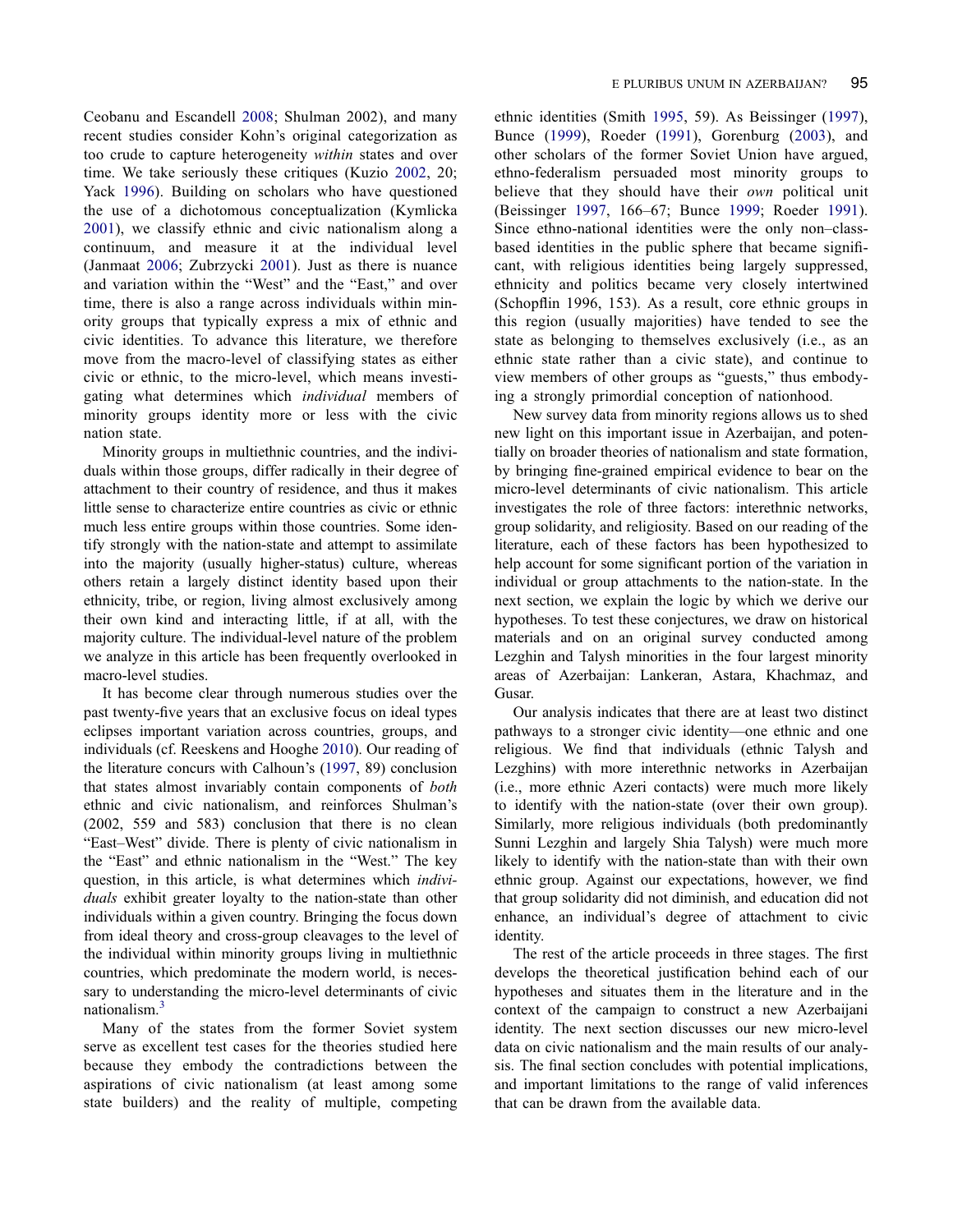# THEORIZING THE DETERMINANTS OF CIVIC NATIONALISM

In developing our theory, we build on three main lines of argument from the literature. The first logic focuses on the role of interethnic networks. Networks with members of the out-group shape one's identification with that group by increasing information about the reliability of ethnic others, and provide unofficial channels of communication that can ameliorate ethnic conflict. In India, for example, Varshney has highlighted the role of interethnic civic networks in regulating and containing Hindu–Muslim violence (Varshney [2002](#page-12-0), 5–9). In places where such networks were dense, interethnic violence was minimal, but where interethnic networks were sparse, collective violence was endemic.<sup>4</sup> We extend Varshney's approach from the group level to the individual level, and from the issue of collective violence to civic nationalism. Specifically, we conjecture that ethnic minorities with sparse interethnic networks (few friendships with members of majority ethnic groups) will express less civic nationalism (and more ethnic nationalism) than those individuals with denser interethnic networks.

A key causal mechanism linking civic life with ethnic conflict is informational in nature. The lack of information about members of the other group reduces the likelihood that an individual expresses a civic identity. Ethnic segregation in the workplace and in residential patterns permits the emergence and persistence of out-group prejudice by reducing communication opportunities, whereas interaction implies more accurate information about the out-group, potentially facilitating a stronger civic identity (Varshney  $2002$ , 9).<sup>[5](#page-10-0)</sup> Interethnic networks can create incentives for interethnic cooperation by increasing information about the reliability of ethnic others (Horowitz [1985,](#page-11-0) 598). This information about ethnic others can reduce in-group bias and out-group stereotyping, thereby undermining parochial identities and preventing the formation of rigid group boundaries (Hechter [1978\)](#page-11-0). $6$  To examine the importance of interethnic networks for an individual's propensity to express a civic identity (over his or her ethnic group), we posit the first hypothesis:

## Hypothesis 1: Individuals (from minority groups) who have more interethnic networks are more likely than individuals with sparser interethnic networks to express a civic identity than an ethnic identity.

A second stream of scholarship has emphasized the role of group solidarity (Hechter [1987\)](#page-11-0). According to many scholars (e.g., Whitmeyer [1997\)](#page-12-0), one of the best measures available for the degree of group solidarity is endogamy (the practice of marrying within one's own group). The institution of marriage has historically been a key mechanism to preserve in-group identity and maintain in-group purity for

ethnic groups, religious groups, castes in India, the aristocracy in Europe, immigrant groups in the United States, and many primitive groups (Drachsler [1920](#page-11-0); Wirth and Goldhamer [1944\)](#page-12-0). Endogamy serves multiple social functions and reinforces group identity, norms, and values. Leaders of distinct cultural groups have long recognized this fact, and have therefore forbidden (and even punished) intermarriage, while encouraging and rewarding endogamous relations (Brudner and White [1997](#page-11-0); Levi-Strauss [1969;](#page-12-0) Robertson [1991;](#page-12-0) Schneider [1984\)](#page-12-0). The cost of transgression for exogamy (the opposite of endogamy) differs over time and across cultures, but can include death by various means for some highly strict sects, and social exclusion among less strict groups.

The prevalence of endogamy, and attitudes toward it, can also be seen as an indicator of the strength of ethnic identity and the lack of social integration (Iannacone [1994](#page-11-0); Levi-Strauss [1963](#page-12-0); Lieberson and Waters [1988](#page-12-0); Light [1981](#page-12-0); Whitmeyer [1997](#page-12-0)). Endogamy may be a natural process in the sense that people from the same group are likely to interact with one another more often due to the spatial concentration of certain groups, which increases the baseline probability of an endogamous marriage. Endogamy may also be more "social" than "natural," in the sense that it is encouraged and sanctioned by third parties such as family, local kin, religious authorities, and sometimes by the state itself. Especially among minority groups, it is often believed that intermarriage threatens the group's homogeneity, and possibly even the group's survival, if the children of mixed marriages are less likely to identify with a minority group, or more likely to seek assimilation to the higher social status group (Kalmijin [1998](#page-11-0)). Whitmeyer ([1997\)](#page-12-0) famously argued that endogamy (a group-level characteristic) is a fundamental cause of pro-ethnic behavior (an indi-vidual human-level characteristic).<sup>[7](#page-10-0)</sup> Using attitudes toward endogamy among ethnic minorities, we therefore propose the second hypothesis:

## Hypothesis 2: Individuals expressing attitudes against interethnic marriage (exogamy) will be less likely to articulate a civic identity than an ethnic identity.

The third line of reasoning emphasizes religiosity. Durkheim's classic definition of religion stresses its capacity to unite the members into a system of mutual obligation, loyalty, and social control (Durkheim [1971,](#page-11-0) 45). As recent scholars have noted, "religion, like nationalism, supplies existential answers to individuals' quest for security by essentializing the product and providing a picture of totality, unity and wholeness" (Kinnvall [2004](#page-11-0), 759). Historically, religion has played a vital role in the formation of nations. In the case of Judaism, for example, religion held a nation together and defined it, although distinct "ethnicities" or "tribes" emerged from within. Christianity similarly defined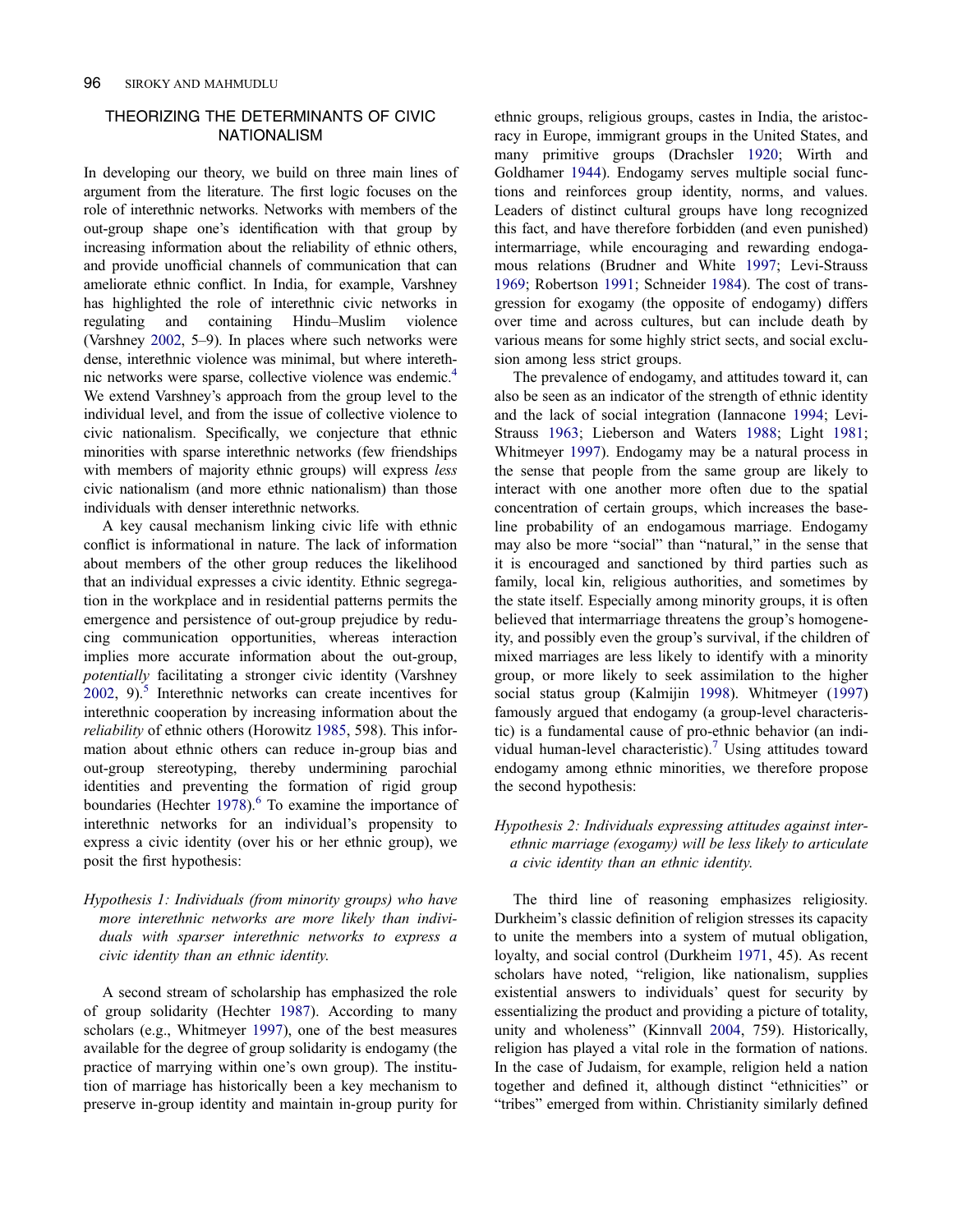and bound certain nations, such as Armenians, Ethiopians, the Irish, and the Poles (Hastings [1997](#page-11-0), 198). Islam is no different in this regard, as can be seen in the identities of Saudis, Iranians, Pakistanis, and others. Religion also has the important characteristic of being able to cut across ethnic identities, as many state builders are undoubtedly aware. In Islam, which is the religion of both of the minorities studied in this article (Shia Talysh and Sunni Lezghins), the aim is to establish the umma (the Islamic community or nation, which is based on religious rather than ethnic unity), and for all Muslims to obey the Khilafat and the khalifa, the head of the  $umma$ .<sup>[8](#page-10-0)</sup> Islam emphasizes the unity of all Muslims (at least within sect) over differences along ethnic lines; since Muhammed is recognized as the imam (leader) of all Muslims, all of his followers belong to his umma, regardless of ethnicity, at least in theory (the terms umma and imam have the same root). In practice, of course, some of the most brutal repression and violence in the modern world has transpired between Shia and Sunni sects of Islam (e.g., Shia Persians vs. Sunni Balochis in today's Balochistan, or Shia vs. Sunni in present-day Saudi Arabia, Iraq, and elsewhere in the Middle East and North Africa).

Muslims refer to three passages to underscore this belief in an Islamic community that transcends ethnic differences. The first is the *surah* that states all Muslims are a single community and there is no supremacy of one nation or tribe over others (Al-Muminun, Ayah 52; Al-Hujurat, Ayah 13). The second is that all Muslims are brothers: "The believers are nothing else than brothers. So make reconciliation between your brothers, and fear Allah, that you may receive mercy" (Al-Hujurat, 10). The killing of one Muslim by another is one of the greater sins in Islam (Surah an-Nisā', 93). The third is, "we have made you a just community that you will be witnesses over the people and the Messenger will be a witness over you" (Al-Baqarah, 143). In theory, these "rules" create a single community, a brotherhood, and a common identity among all Muslims that transcends ethnic differences.

In Azerbaijan, Islam was introduced in the seventh century and continued to play a dominant role until the estab-lishment of Soviet rule.<sup>[9](#page-10-0)</sup> Even during this period, people engaged in informal resistance by preserving some attributes and rituals, for example holding Ashura rituals during Maharram month (Mammadli [2015\)](#page-12-0). After the collapse of the Soviet Union, Islam was again tapped as a resource in Azerbaijan, this time for the formation of a new national identity for Azerbaijanis. Today, identification of Azerbaijanis as "Muslims" is more of a cultural marker than an indicator of religiosity—indeed, Azerbaijan is one of the most secular Muslim societies in the world (Wiktor-Mach [2012,](#page-12-0) 209). Around 94 percent of the population consider themselves "Muslim," but at the same time, according to the 2012 statistics from the Gallup religiosity index, only 44 percent of the Azerbaijani population

consider themselves to be "religious." This actually represents a remarkable increase compared to the last survey, in 2007–2008, which classified Azerbaijan as one of the least religious countries, with only 21 percent considering them-selves "religious."<sup>[10](#page-10-0)</sup> Although identifying oneself as a Muslim is still more of a cultural marker than an indicator of religiosity, the strength of religiosity does appear to be on the rise in Azerbaijan.

It is also important to discuss the existence of both Shia (Talysh) and Sunni (Lezghin) Muslim minorities in Azerbaijan. Traditionally, the majority of Azerbaijanis are Shia Muslims, but the number of Sunni Muslims has increased remarkably in the last few decades (Goyushov 2012, 75). Although there are no reliable statistics on the exact share of Shias and Sunnis in Azerbaijan, the majority of the population in the southern part of the country (near Iran) is Shia, and the northern part (near Russia) is mainly Sunni. The Talysh, who are Shia and live in the south, are considered more religious than other ethnic groups in Azerbaijan, including Azeris and Lezghins. The head of the Caucasian Muslims, Haji Allah Shukur Pashazade, is ethnically Talysh. Akhunds (the Persian name for Shi'i clerics, used in Iran, Azerbaijan, and parts of Pakistan and Afghanistan) are often ethnically Talysh as well. Lezghins live in the northern and northwestern parts of Azerbaijan and are traditionally Sunni but not particularly religious. However, with the recent spread of Salafism from Dagestan in the north, levels of religiosity have increased remarkably.

The Azerbaijani government perceives both groups as a potential threat, and has sought to restrict the influence of foreign religious organizations (in the south from Iran and in the north from Dagestan) not only with respect to peripheral minority groups but the whole citizenry. In the early 1990s, the Azerbaijani government feared the influence of revolutionary (Shia) Islam from Iran. Responding to the large increase in the number of radical Sunni groups, the Azerbaijani government closed the main Sunni mosques the Salafi-oriented Abu Bakir and the Turkish-founded Shehidler—and arrested some members of so-called radical groups.

The involvement of hundreds of Azerbaijanis (particularly Salafi-oriented Sunnis) in the war in Syria has only further convinced the government to take a critical eye toward so-called radical Sunni groups. Without mentioning the ethnic origins of these groups, the local mass media have noted that most of those who have gone to Syria to join the fight against the Assad regime are from the northern part of Azerbaijan, where Lezghins are numerous. There have also been news reports about Azerbaijani Shias joining Assad's forces. In sum, the war in Syria is widely perceived as a war of Sunni versus Shia. From the government's point of view, however, the participation of citizens from Azerbaijan on either side is seen as a serious security threat. Although a sectarian view would suggest that Lezghins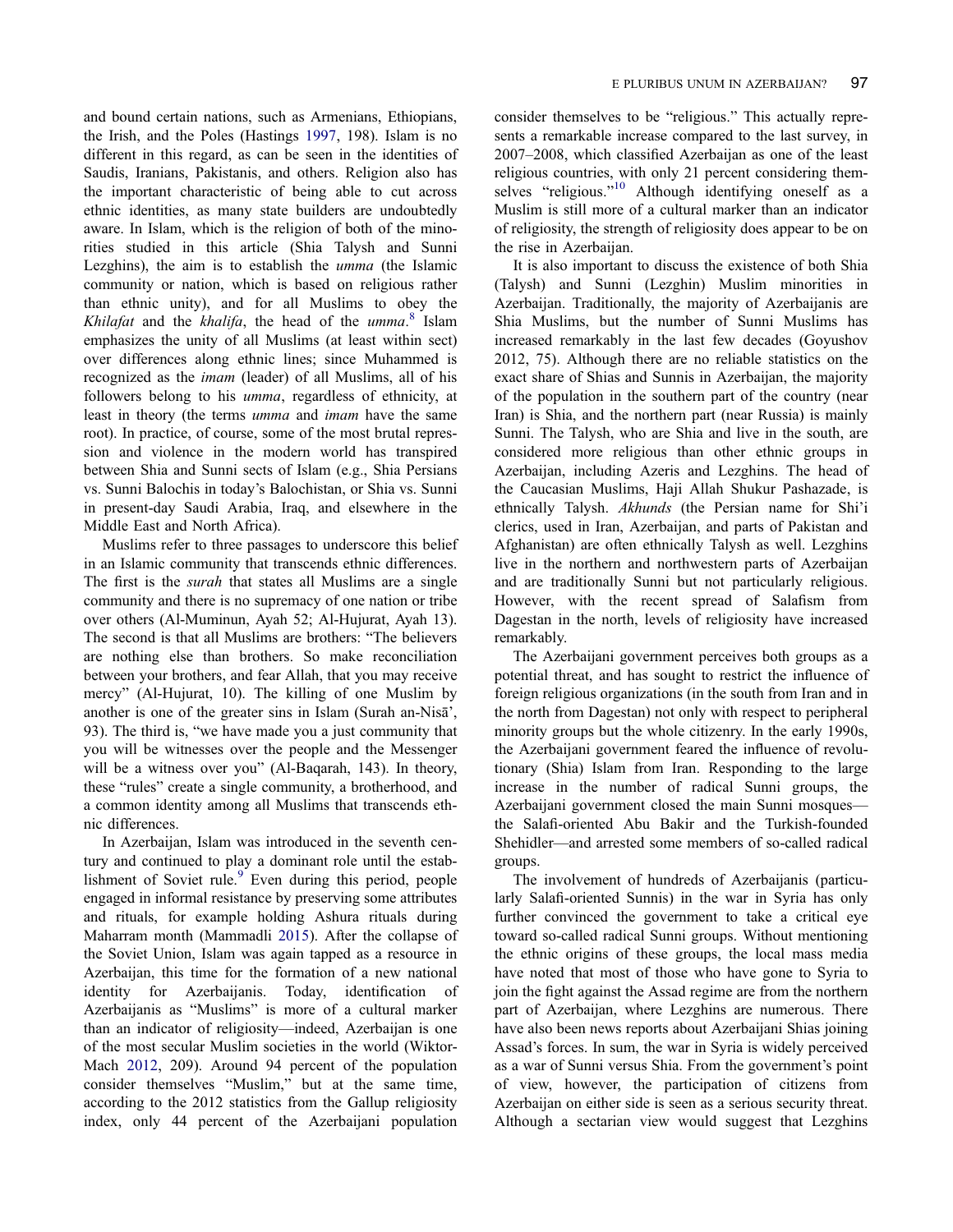represent a considerably larger threat, since they are predominantly Sunni, the government's policy is targeted at both Shia and Sunni radicals and at the external sponsors of those movements—that is, the threat is religiosity (both Shia and Sunni strains) rather than sect or ethnicity per se.

Finally, it is important to note that, until recently, all Muslims in Azerbaijan (majorities and minorities, Shia and Sunni) were collectively called "Muslims." Even in the early twentieth century, the conflict with Armenians was commonly referred to as the "Muslim–Armenian"—and not the "Turkic– Armenian" or (later) "Azerbaijani–Armenian"—conflict. The Lezghin and Talysh minority groups are both predominantly Muslim, though of different sects. However, the key distinction is not their denomination (Sunni Lezghin or Shia Talysh) but the extent of their (Islamic) religiosity. As Goyushov [\(2008](#page-11-0)) observed, the nationalist government during the Azerbaijan Democratic Republic (1918–1920) combined the (previously separate) Shia and Sunni spiritual boards together in order to minimize foreign religious influences that were widely viewed as threatening (Goyushov [2008](#page-11-0), 67). Even the Ittikhad party, an Islamic party during the first republic, supported that policy. As a result of this policy, and of the later anti-clerical Bolshevik policies, the Sunni–Shia rivalry was not particularly salient for the later generations in Azerbaijan. Currently, the government of Azerbaijan maintains a nonsectarian and unified religious policy. Although the head of the Spiritual Board of the Caucasian Muslims, Haji Allah Shukur Pashazad, is Shia, Sunni clerics also take part in the board of gazis.<sup>[11](#page-10-0)</sup> The president of Azerbaijan addresses his speech during religious holidays to all religious Muslims together and does not differentiate between sects and schools.

In short, "Azerbaijani" is a civic (secular) identity for all Muslims, regardless of their ethnic or tribal belonging, and thus we expect that individuals with a stronger Islamic identity will display more civic identity and less ethnic identity.

Hypothesis 3: Talysh and Lezghins who are more religious will tend to emphasize civic over ethnic identity.

## THE CASE IN CONTEXT

In this article we investigate the three hypotheses using an original data set on ethnic minorities in Azerbaijan that covers Lezghin and Talysh villages.

Azerbaijan offers an excellent setting for an examination of the problem of civic identity formation because the overarching Azerbaijani identity is very much a work in progress, a point to which we return in the next section. The ability of out-group members to become in-group members —that is, for Muslim minorities such as Lezghin and Talysh to become "Azerbajani," if they wish—is realistic, even

though the Azerbaijani state retains a strong authoritarian hand over all domestic affairs and minority issues that are particularly sensitive.<sup>[12](#page-10-0)</sup> Second, Lezghin and Talysh, the two largest minorities, have displayed ethno-nationalist behavior in the recent past. This makes the problem of their identification with the state's civic identity relevant to current politics, which is imbued with a deep sense of threat from peripheral minorities and their external sponsors.<sup>[13](#page-10-0)</sup> Third, ethno-nationalist movements among both the Lezghin and the Talysh revealed both strong cleavages between those individuals who supported ethno-nationalists and those who identified with the Azerbaijani nation-state. The collapse of Soviet Union, and the Nagorno-Karabakh war, made such cleavages highly visible and the problem of establishing a strong civic identity and social cohesion particularly important for the security of Azerbaijan.

The Lezghins tend to live in the northern and northeastern parts of Azerbaijan, along the border with Russia, especially in Gusar and in a number of villages in the Quba, Khachmaz, Gebele, and Sheki districts.<sup>[14](#page-10-0)</sup> Some 250,000 Lezghins also live on the other side of the border, in southern Dagestan (in the Russian Federation), and maintain close relations with their ethnic kin. "Sadval," a nationalist Lezghin movement, was established in 1989 in Russia, and aims to unite Lezghins in Russian Dagestan and Lezghins in Azerbaijan. In 1994, Sadval organized a terrorist act in the Baku subway that resulted in fatalities. In April 1996, Azerbaijan's National Security Ministry arrested several members of the organization. In May 2008, Lezghins gathered in Moscow for an academic conference on the history and culture of the Lezghin people that was sponsored by the Russian Foreign Ministry, the Regional Development Ministry, and the Russian State Duma. After the conference, the organizers proclaimed that the border between Azerbaijan and Russia is illegal and must be redrawn.

In September 2007, Armenia hosted a conference dedicated to the history of Caucasian Albania, which Lezghin scholars claim as their historic homeland.<sup>[15](#page-10-0)</sup> Armenia has consistently supported Lezghin nationalists and their territorial claims through both official and unofficial means (Shafee [2008](#page-12-0), 30). Armenia has also been implicated in supporting the Talysh. In 1993, an ethnic Talysh named Alikram Humbatov, a former commander, proclaimed himself the leader of the "Talysh-Mugan Republic," but the local population offered minimal support. In May 2005, Armenia organized the "First International Conference on Talysh Studies," hosted by Yerevan State University's Iranian Studies department and the Yerevanbased Center for Iranian Studies, which rekindled the Talysh issue.

Although Talysh and Lezghin separatist tendencies were arguably strongest in the 1990s, their continued support by external states, especially Russia, Iran, and Armenia, has ensured that their concerns and movements remain politically salient and a thorn in the side of the Azerbaijani state.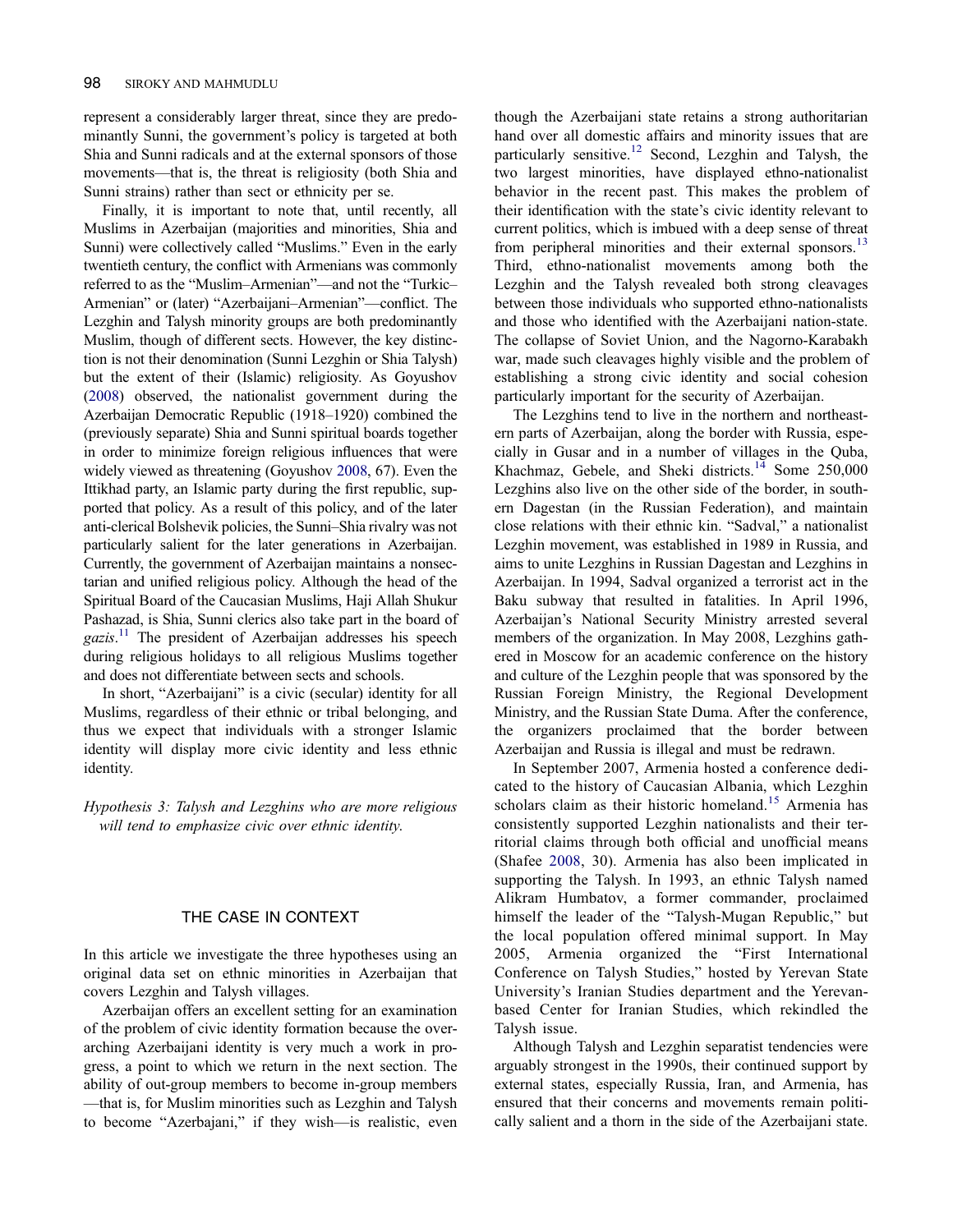Azerbaijan's defeat in the war with Armenia over Nagorno-Karabakh, which has profoundly shaped Azerbaijani politics since the early 1990s, and the latent separatist threat posed by the Talysh and Lezghin minorities, has led the government of Azerbaijan to craft policies that would encourage a stronger sense of civic nationalism and contain any stirrings of ethnic nationalism, both from within and from abroad, that Azerbaijan views as a critical national security threat. The construction of an overarching identity—Azerbaijainism—is thus a project in which the state is profoundly vested. In the next section, we examine this project in more detail and thereby provide further context for the subsequent quantitative analysis.

#### THE CONSTRUCTION OF AZERBAIJANISM

Modern Azerbaijan has been profoundly marked by Soviet nationality policy, especially during the Stalinist period, which sought to construct new identities on the basis of "socialist federalism" (Rakowska-Harmstone [1976](#page-12-0)), and later by the traumatic events surrounding Nagorno-Karabakh. During the late nineteenth century, there were rival ideologies that defined the different Turkic-speaking Muslim populations of Azerbaijan. Tsarist Russia recorded the peoples at different times as "Tatars," "Azerbaijani Tatars," "Caucasian Tatars," and "Persian Tatars" (Yilmaz [2013,](#page-12-0) 513). Some local intellectuals emphasized Turkic origins while others stressed Persian culture. At the time when the Azerbaijan Democratic Republic declared its independence, on May 28, 1918, all the Turkic-speaking Muslims of the South Caucasus were called "Turks." The Bolsheviks continued to refer to the population as "Turkic." Not until the new ethnic and nationality policy of Stalin in 1936 did the name "Azerbaijanis" prevail. Since the new nation-states of the USSR were named after their respective titular nationalities in almost all cases, it followed that an Azerbaijani identity existed, but in reality it had to be constructed. An Azerbaijani national identity was first constructed by native elites before World War I, which is well known in historical literature on Azerbaijan but ignored in the Soviet literature and the work of most Western specialists on nationalities (Altstadt [1992](#page-11-0); Balayev [2015](#page-11-0); Cornell [2011](#page-11-0); Swietochowski [1995](#page-12-0)).

Some prominent Western scholars have viewed this situation, which more often than not created tensions between titular and minority groups, as a contradiction between civic and ethnic nationalism. The Communist leadership hoped to defuse that potential conflict by ranking identities in terms of size, development, and the creation of a high literary culture. Ethno-territorial status would be granted only to those with the highest rank (Beissinger [1997,](#page-11-0) 166–67; Schopflin 1996, 153). Yet nationalism in the USSR never fully disappeared—despite Marxist and modernization theorist predictions to the contrary

—and in many cases ethnic nationalism matured through institutionalization, urbanization, industrialization, and education (Armstrong [1995\)](#page-11-0).

Under Abulfaz Elchibey, the nationalist who led independent Azerbaijan in 1992–1993, the country was faced with Talysh and Lezghin separatism. Elchibey had adopted an ethnic view of the nation and asserted the Turkic origin of Azerbaijanis. During his presidency, he renamed the language from Azerbaijani to Turkish<sup>[16](#page-10-0)</sup> and opened a debate on the name of the nation. He and his supporters insisted that every nation should be called according to its ethnic origin rather than the name of the place they inhabited. Despite Elchibey's ethnic nationalism, he was paradoxically the only president to propose specific aid for the development of the languages and cultures of national minorities living in the Republic of Azerbaijan.<sup>[17](#page-10-0)</sup>

When Heydar Aliyev came to power, he reverted to the standard name—Azerbaijani—for the language and the people, and continued the state's policy of promoting civic nationalism. Heydar Aliyev consciously sought to create "Azerbaijanism"—an overarching identity that includes all citizens, regardless of ethnicity or religion—as a response to the ethnic separatism of the early 1990s and the continuing threat of ethnic conflict.<sup>[18](#page-10-0)</sup> The constitution of the Republic of Azerbaijan, adopted in 1995, defines the Azerbaijani people in civic terms as "citizens of the Azerbaijan Republic living on the territory of the Azerbaijan Republic and outside it who are subordinate to the Azerbaijan state and its laws."<sup>[19](#page-10-0)</sup> President Ilham Aliyev has not come up with any new civic nationalism initiatives but has continued to implement the policies of his father. Ramiz Mehdiyev's ongoing role as a promoter of this ideology can be seen as evidence of Ilham Aliyev's perpetuation of Heydar Aliyev's policies. Ilham Aliyev has fostered initiatives, such as the World Forum on Intercultural Dialogue and the Baku Humanitarian Forum, that contribute indirectly to civic nationalism. $^{20}$  $^{20}$  $^{20}$  In his speech to the first World Forum on Intercultural Dialogue, Ilham Aliyev highlighted Azerbaijan's multicultural (and specifically, multidenominational) identity: "Representatives of all peoples in Azerbaijan are citizens with equal rights, and all historical and religious monuments are being protected.... Throughout the period of independence, the state has built and refurbished hundreds of religious monuments—mosques, churches and synagogues, and this process is continuing."<sup>[21](#page-10-0)</sup>

No discussion of Azerbaijani identity would be complete without mentioning the Nagorno Karabakh conflict. The conflict has served to reinforce the rival identities of the warring sides (Kelman [2001,](#page-11-0) 191–92). On the Armenian side, this issue plays an important role in the narrative of Greater Armenia (Longobardo [2014\)](#page-12-0).<sup>[22](#page-10-0)</sup> On the side of Azerbaijan, which lost the war, the government and media have used the defeat to unify and strengthen national identity.<sup>[23](#page-11-0)</sup> According to a survey conducted by the Baku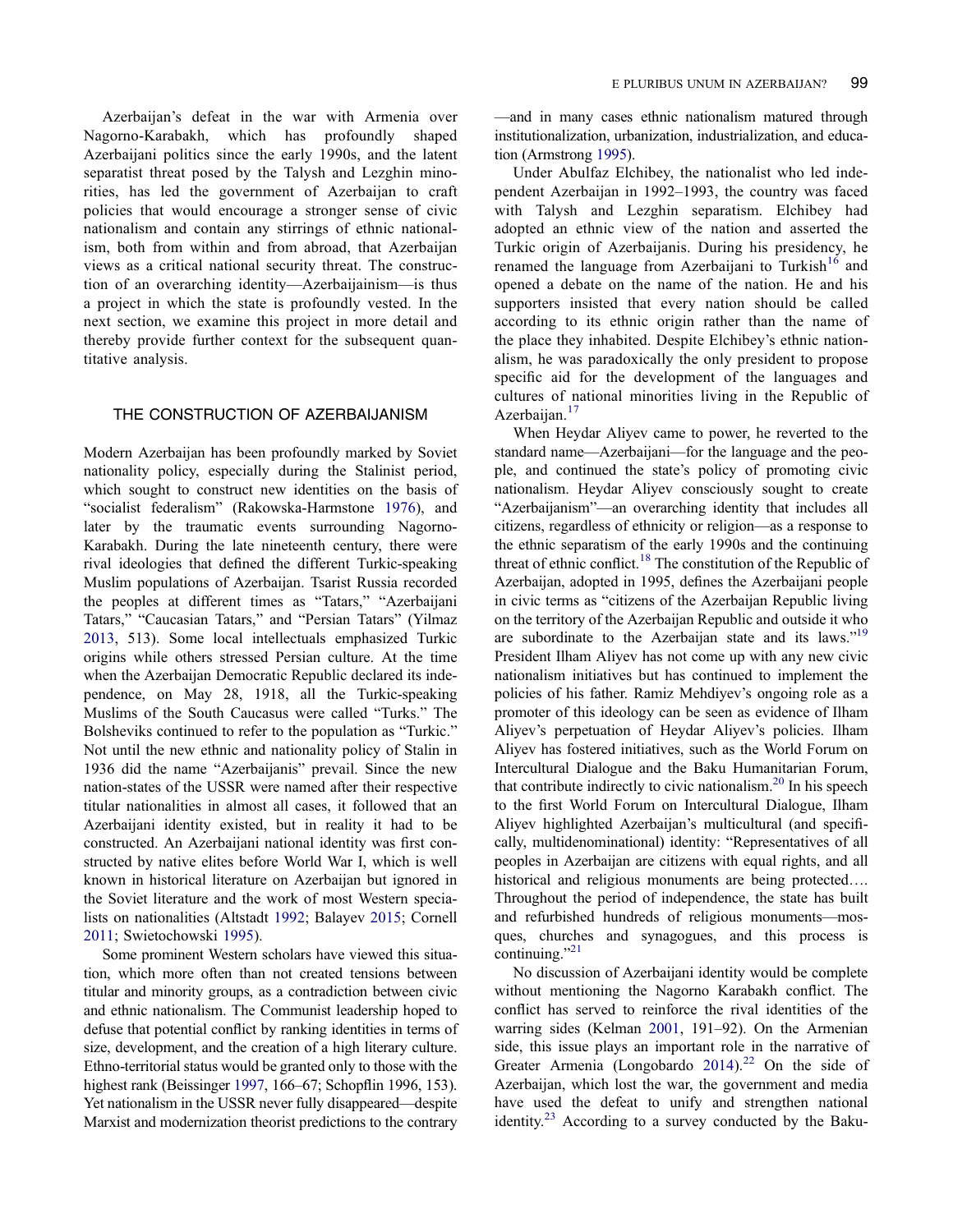based Sociological Monitoring Center PULS, the public supports the government's position: approximately 60 percent of respondents were against any kind of compromise in the conflict.<sup>[24](#page-11-0)</sup> Mass media in Azerbaijan promote and bolster this opinion. Most of the influential television stations (e.g., Public TV Channel of Azerbaijan, ITV, and ANS TV) start their broadcasts by mentioning the occupied territories, the international community's toleration of this injustice, and the importance of regaining the lost territories. In short, the Nagorno Karabakh conflict has, perhaps not surprisingly, played a key role in the state's effort to construct an Azerbajani civic identity that would strengthen minority groups' sense of belonging to Azerbaijan and prevent a recurrence of minority separatism, something that has deeply traumatized the country.

Formally, at least, Azerbaijanism is not another word for assimilation to the majority culture. Article 11 of the Constitution provides for the development and preservation of the minority cultures and Article 44 guarantees preservation of national identity. It also includes opportunities for studying in minority languages at public schools as well as minority representation in the highest positions in the government (e.g., the head of AZERENERGY is Etibar Pirverdiyev and the First Deputy Minister of Defense is Nejmeddin Sadigov, both Lezghins) and of course in local government structures where minorities reside in large numbers; there are numerous Talysh and Lezghin members of parliament.<sup>[25](#page-11-0)</sup>Although the legislation of Azerbaijan allows for freedom of asssembly and the establishment of political parties, it is forbidden to form such organizations on an ethnic or religious basis. As a result, aside from individual examples, it is difficult to objectively measure the real level of participation and inclusion among ethnic minorities in public life (Kotecha [2006\)](#page-11-0). For these reasons, a study of why some individuals from minority groups have been more or less receptive to civic nationalism than others is particularly important from the point of view of state formation, social order, and regional stability.

In the next section, we introduce an original survey data set covering identity issues in Azerbaijan that was conducted in four cities where Talysh and Lezghin minorities are spatially concentrated. These data uniquely enable us to assess among whom this policy has worked most and least in fostering identification with the Azerbaijani nation-state, and to evaluate the individual-level characteristics associated with a stronger sense of civic nationalism.

#### DATA AND ANALYSIS

The original survey was conducted in 2009 by the Department of Ethno-Sociological Research in the Institute of Archeology and Ethnography of National Academy of Sciences of Azerbaijan. It covered four cities (Lankaran, Astara, Khachmaz, and Gusar), which were selected because they represent the largest settlements of Talysh (Lankaran<sup>26</sup> and

Astara<sup>27</sup>) and of Lezghins (Gusar<sup>28</sup> and Khachmaz<sup>29</sup>). [Figure 1](#page-7-0) displays the locations of the survey sites.

The survey was realized within the framework of the program of "The study of minorities in Azerbaijan," which is held periodically by the institute. The survey covered 288 individuals over the age of 18 in 12 villages of four districts,<sup>[30](#page-11-0)</sup> using stratified random sampling, and consisted of 73 questions; several questions focused specifically on identity. The villages were selected according to their closeness to the border and their ethnic demography (minority and mixed villages). The survey was conducted face-to-face by the staff—some of whom were from minorities themselves—of the Department of Ethno-Sociological Research at the Academy of Sciences.

To capture a more nuanced conceptualization of the ethnic vs. civic nationalism distinction, we adopt a threevalued variable rather than a simple ethnic/civic dichotomy. This allows us to capture respondents who express a *mixture* of ethnic and civic identities (see [Figure 2](#page-7-0) for a graphical display of this variation). The dependent variable for the analysis is therefore an ordered factor indicator of civic nationalism that we built as a composite variable on the basis of two survey questions about identification with the nation-state and one's ethnic group. Respondents were given the following choices:

- 1. If someone asked you, Who are you, what comes first to your mind?
- 1) I am a citizen of Azerbaijan
- 4) I am a member of my family or my clan
- 5) I am a member of my ethnic group
- 2. If someone asked you, What is your nationality, what would you say?
- 1) Azerbaijani
- 2) Lezghin
- 3) Talysh

We recoded the dependent variable (as below) to better reflect our conceptual scale from more civic nationalism to more ethnic nationalism, and to allow for more nuance by including a "mixed" category, which is the modal category:

Civic Nationalism =  $1(n = 57)$ 

 $1+1=1$  (I am a citizen of Azerbaijan *and* my nationality is Azerbaijani)

Mixed Civic and Ethnic Nationalism =  $2 (n = 155)$ 

- $1+2=2$  (I am a citizen of Azerbaijan *and* my nationality is Lezghinian) ( $n = 56$ )
- $1+3=2$  (I am a citizen of Azerbaijan *and* my nationality is Talyshian) (n=99)

Ethnic Nationalism =  $3(n = 40)$ 

 $5+1=3$  (I am a member of my ethnic group and Azerbaijani)  $n = 3$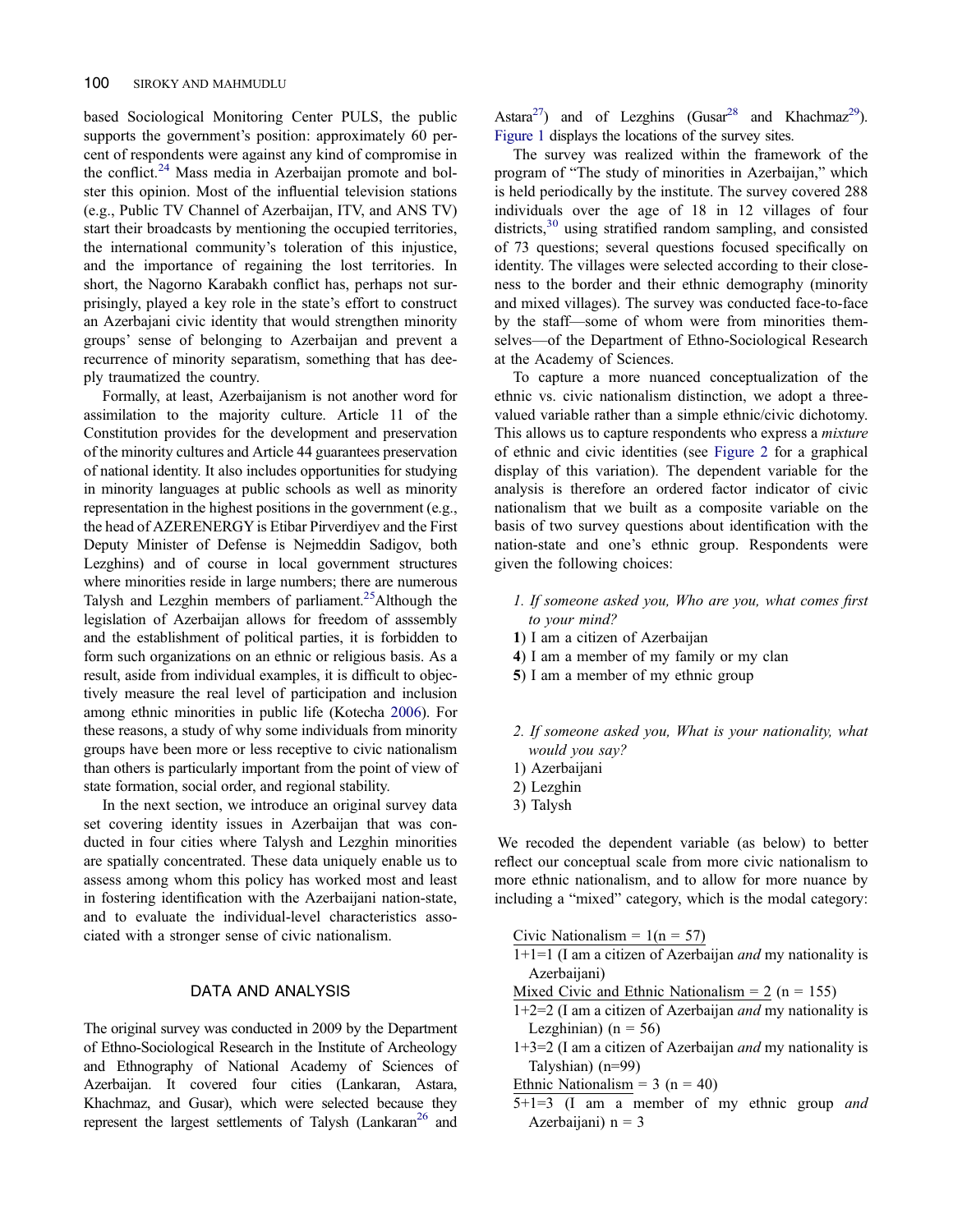<span id="page-7-0"></span>

FIGURE 1 District-level map of Azerbaijan identifying the four sites studied: Astara and Lankaran (in the south) and Khachmaz and Qusar (in the north).



#### **Distribution of Nationalism**

FIGURE 2 Distribution of nationalism in four districts in Azerbaijan; trichotomous dependent variable in subsequent analyses.

 $5+2=3$  (I am a member of my ethnic group and Lezghinian)  $n = 8$ 

4+1=3 (I am a member of my clan and Azerbaijani)  $n=9$ 

5+3=3 (I am a member of my ethnic group and Talyshian)  $n = 4$ 

 $4+2=3$  (I am a member of my clan *and* Lezghin) n = 5

4+3=3 (I am a member of my clan *and* Talysh)  $n = 11$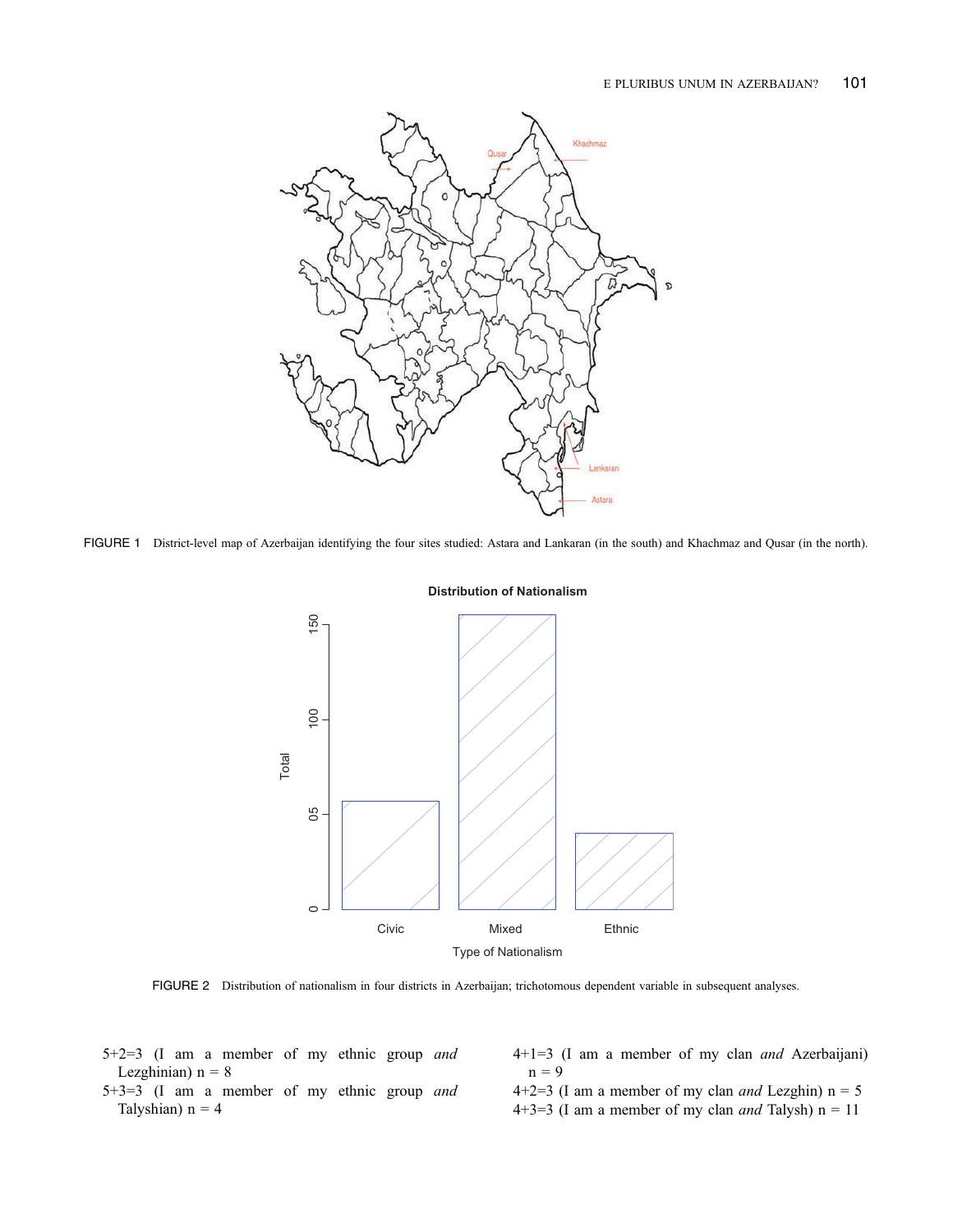The resulting dependent variable captures two core dimensions of identity. Rather than assuming that civic and ethnic nationalism are an either/or proposition, our measure allows for a grey zone that combines some aspects of civic and ethnic nationalism. For example, fully integrated minorities may identify both as citizens of Azerbaijan and as Azerbaijani by nationality, which would be the strongest marker of civic nationalism, according to our coding scheme. Talysh or Lezghin identifying with their own ethnic group or clan and their own nationality indicate a strong ethno-nationalist identity. For the mixed category, we classify those identifying as citizens of Azerbaijan but also their own nationality; that is, these respondents express a mix of civic and ethnic nationalism, and are thus coded in the middle category. [Figure 2](#page-7-0) shows the distribution of all individuals (all of whom are Talysh and Lezghin by nationality) in the four miniority districts.

The bulk of the data are in the middle category, and the tail categories are roughly equal in size, with slightly more responses in the civic than ethnic category. Since the dependent variable has three values and is ordered, we estimate an ordered logistic regression model.

To measure interethnic networks, we utilize a question on friends from different ethnic groups, which can assume three values, and ranges from no friends from other groups to some friends and many friends from other ethnic groups. The indicator for endogamy is a question soliciting attitudes toward mixed marriage, which ranges from "I don't support this kind of marriage" to "Ethnicity is not important in marriage."<sup>[31](#page-11-0)</sup> To measure a respondent's religiosity we utilize a four-point question that ranges from "I believe in religion and worship" to "I am not religious." Finally, we measure the respondent's level of educational attainment, which ranges on a four-point scale from "university education" to "no secondary or technical education," as a control variable in all models (see Appendix).

The first three models  $(M1–3)$  include only one variable each for the indicator of each of the three main hypotheses —interethnic networks, religiosity, and endogamy—and M4 includes an indicator of educational attainment as a control variable. M5 includes the two significant variables in the preceding models—interethnic networks and religiosity. M6 and M7 include three variable combinations, and M8 includes the fully saturated model.

Each model is estimated using an ordered logistic regression in the statistical language  $R$ . We first present the results numerically in Table 1. The analysis points to the importance of interethnic networks and Islamic identity, which lends support to the first and third hypotheses. Individuals with more interethnic networks and stronger Islamic identity were more likely to identify with the state-promoted civic nationalism. Interethnic networks influence an individual's access to information about the other groups, which facilitates a stonger sense of civic nationalism and reduces the propensity of more insular attitudes associated with ethnic nationalism. Talysh and Lezghin share the Islamic faith with ethnic Azeris, and their belief in the trans-ethnic umma in Islam translates into more civic nationalism and less ethnic nationalism. Consistent with these findings, M5 and M8 provide the best fit.

As for the second hypothesis relating civic nationalism with endogamy, we could not reject the null hypothesis. We found that attitudes toward endogamy did not significantly shape the likelihood of identifying more with civic or ethnic nationalism, against our expectations. Finally, we found that the educational attainment of the respondents, which we conceived of as a control variable, had no significant effect on the likelihood of expressing a civic identity.

To examine the substantive impact of the statistically significant variables, we plot their marginal effects on the dependent variable, holding constant the other variables (see [Figure 3\)](#page-9-0). The probability of a respondent expressing an ethnic nationalist attitude decreased as the number of interethnic networks increased. The predicted probability of a respondent expressing an ethnic identity was about 0.36 when the Talysh or Lezghin in question had many friends outside his or her ethnic group, 0.48 when he or she had a few friends, and 0.62 when he or she had essentially zero friends from outside his or her ethnic group. The respondent's religiosity (Islamic) also decreased the probability of a respondent expressing an ethnic identity (and increased the probability of a civic identity). The

| Ordered Logistic Regression Models |                 |                |                 |             |                 |                 |                 |                 |  |
|------------------------------------|-----------------|----------------|-----------------|-------------|-----------------|-----------------|-----------------|-----------------|--|
|                                    | M1              | M <sub>2</sub> | M <sub>3</sub>  | Μ4          | M <sub>5</sub>  | M6              | M <sub>7</sub>  | M8              |  |
| Interethnic networks               | $-.55***$ (.15) |                |                 |             | $-.51***$ (.15) | $-.54***$ (.15) |                 | $-.49***$ (.15) |  |
| Endogamy                           |                 | $-.11$ $(.09)$ |                 |             |                 | $-0.07(0.09)$   | $-.12$ (.09)    | $-.09$ $(.10)$  |  |
| Religion                           |                 |                | $-.38***$ (.10) |             | $-.35***$ (.10) |                 | $-.38***$ (.10) | $-.35***$ (.10) |  |
| Education                          |                 |                |                 | .03(.17)    |                 | .00(.17)        | .02(.18)        | .01(.18)        |  |
| /cut1                              | $-2.26$ (.38)   | $-1.34(0.30)$  | $-1.79$ (.25)   | $-.97(.38)$ | $-2.87(0.43)$   | $-2.45$ (.59)   | $-2.09$ (.54)   | $-3.07(0.63)$   |  |
| /cut2                              | $-1.04$ (.36)   | $-1.50$ (.29)  | $-.56(.23)$     | .23(.37)    | $-1.61$ (.40)   | $-1.22$ (.58)   | $-.86(.52)$     | $-1.82(0.61)$   |  |
| Number of observations             | 271             | 271            | 271             | 271         | 271             | 271             | 271             | 271             |  |
| Log likelihood                     | $-281.1$        | $-287.5$       | $-281.3$        | $-288.2$    | $-275.2$        | $-280.7$        | $-280.4$        | $-274.7$        |  |

TABLE 1<br>atta Degression Madels Ordered Logistic Regression Models

*Note*: Dependent variable is a three-point scale ([Figure 2\)](#page-7-0) that ranges from civic to ethnic nationalism. Significance levels \*\*\* = p < .01, \*\*p < .05, and  $np < 1$ .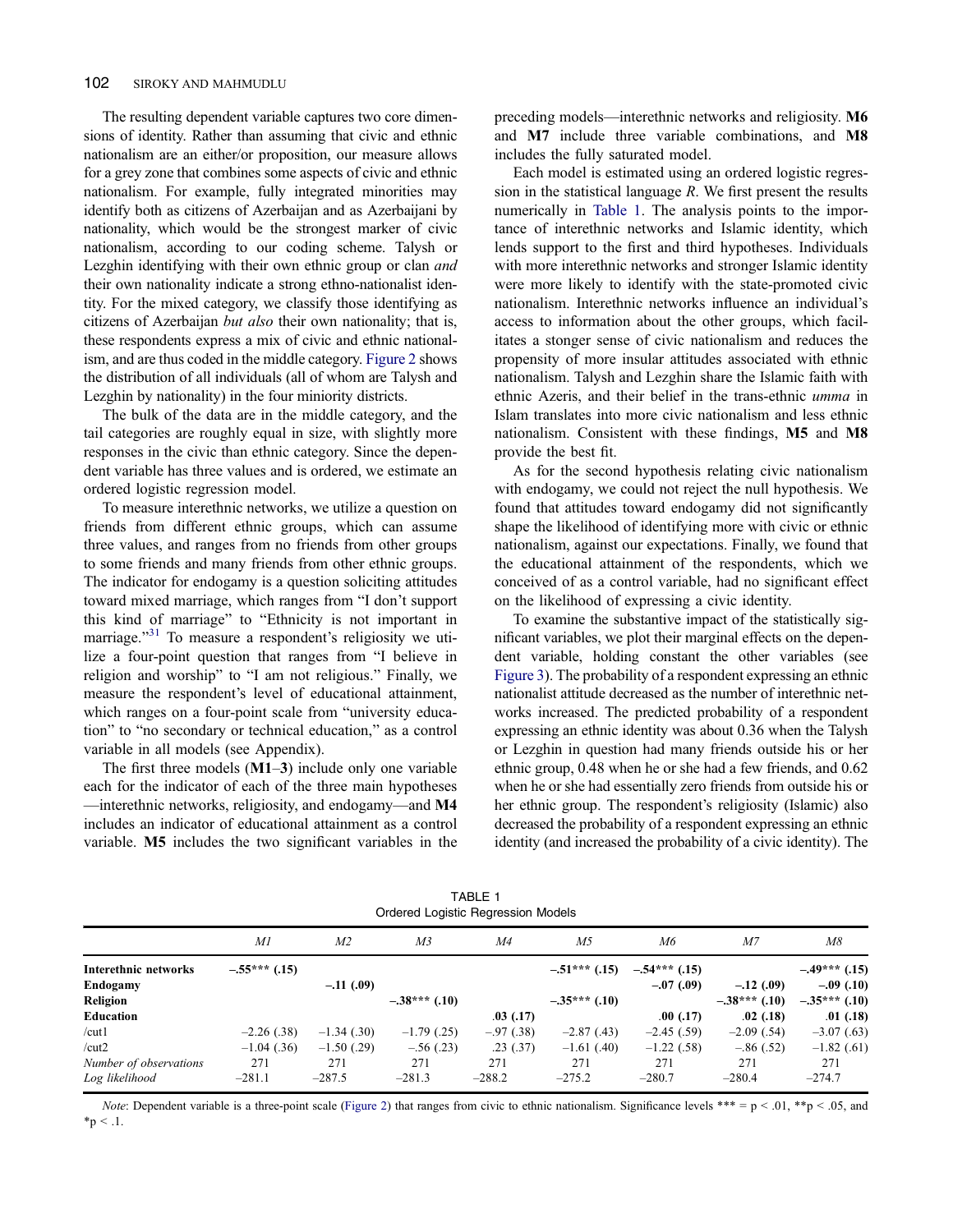<span id="page-9-0"></span>

FIGURE 3 Marginal effect plots for the effects of interethnic networks and religion.

predicted probability of a respondent expressing an ethnic identity was about 0.55 when the Talysh or Lezghin had the weakest Islamic identity, and decreased to 0.30 for those respondents with the strongest Islamic identity.

## **CONCLUSION**

For many multiethnic countries, the lack of integration, the absence of identification with the state, and ethnic separatism represent a persistent challenge to social order and successful state building. Whereas some states prefer to exclude minorities and rule by ethnocracy, other states (both democracies and autocracies) make a concerted effort to integrate ethnic minorities and create an overarching civic identity. But what explains the degree of civic nationalism among minorities? What determines the degree to which individuals from minority groups feel attached to their ethnic group or clan rather than to the nation-state's civic identity? This article develops a set of theoretically informed hypotheses and tests them using original data from a survey of Lezghin and Talysh minorities in four districts where such groups are concentrated within Azerbaijan.

Specifically, we have developed three hypotheses that may explain the variable loyalty of individuals from minority groups to the state, in terms of interethnic networks, ingroup solidarity, and religiosity. We posit a positive effect of interethnic networks and Islamic identity, and a negative

influence of group solidarity, on attachment to the nationstate's civic identity. The analysis points to clear evidence of an association between civic nationalism and both interethnic networks and religiosity (Islam). Individuals who had a stronger Islamic identity and more interethnic networks both of which allow the individual to cut across ethnic lines —were considerably more likely to identify with state-promoted civic nationalism. Against our expectations, however, we found that group solidarity did not diminish an individual's degree of attachment to civic identity, and that educational attainment did not have any discernible effect on civic identification. Although there are some important differences between Talysh and Lezghin, which we note in our historical discussion, the quantitative analysis aggregates respondents from both groups, and focuses on estimating overall effects and testing several key hypotheses, since the key distinction in our view is not their denomination (Sunni Lezghin or Shia Talysh) but the extent of their (Islamic) religiosity and the density of interethnic networks among different individuals.

One possible implication of these results is that there may be different pathways to civic nationalism in multiethnic but largely mono-religious (but multisectarian) countries than in countries where religion reinforces boundaries rather than cuts across ethnic identities (e.g., the former Yugoslavia). However, interethnic networks appear to be effective both in cases where the majority and minorities share a religion (Talysh, Lezghins, and Azeris in Azerbaijan) and in cases where minority and majority do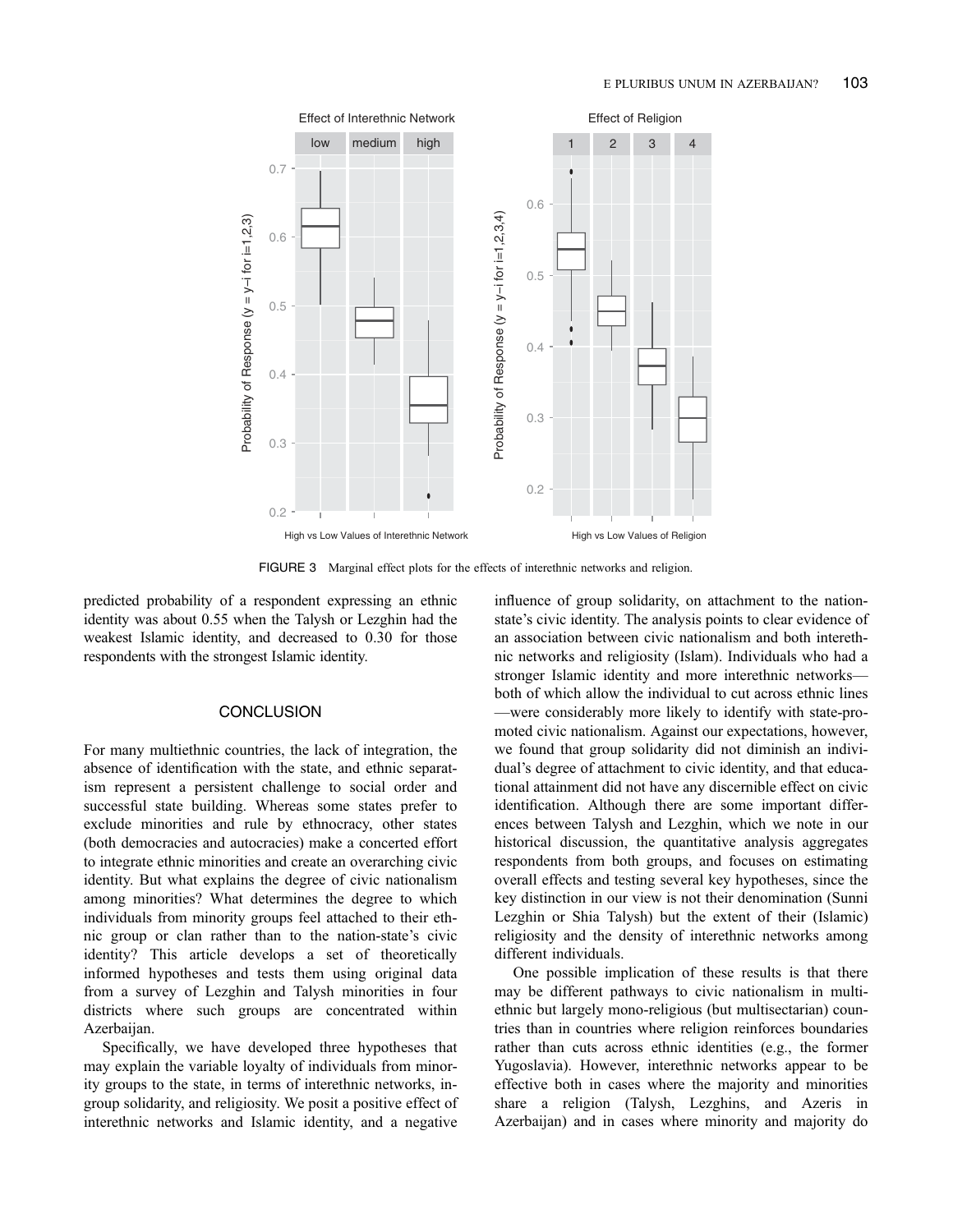<span id="page-10-0"></span>not share a religion (Hindus and Muslims in India; cf. Varshney [2002\)](#page-12-0). In terms of negative implications, it would seem that group solidarity (endogamy) and education, which respectively have been thought to decrease and increase civic identity, actually have very little effect in Azerbaijan. This implies that investments to increase educational attainment among minorities and policies that encourage (or discourage) intermarriage may be less important than commonly believed.

Overcoming parochial identities and fostering a civic identity in a multiethnic country is certainly not easy, but it is crucial to successful state formation and social order. This article proposes and tests three micro-level mechanisms for the variable success of such projects in multiethnic societies.

## ACKNOWLEDGMENTS

This paper was previously presented at the IV International Congress on the Caucasus and Central Asia in the Globalization Process, held in Baku, Azerbaijan, on May 2–4, 2014. We are grateful to three anonymous reviewers and the editor of Problems of Post-Communism for extensive and helpful feedback on the paper.

#### ORCID

#### David S. Siroky **b** <http://orcid.org/0000-0001-6110-3183>

## **NOTES**

- 1. Horowitz ([1985\)](#page-11-0) argues that loyalties to the nation state are greater in the West than they are in Asia, Africa, and Caribbean. We use quotation marks around "East" and "West" to indicate that these are not our categories, and their boundaries are not strictly geographic.
- 2. For an extensive of analysis of German citizenship and nationhood over time, and an insightful comparison to Russian and Turkish citizenship and nationhood, see Aktürk [2012.](#page-11-0)
- 3. For a study of this phenomenon in Russia, see Gorenburg [2001](#page-11-0) and [2003](#page-11-0); on Ukraine, see Shulman [1998](#page-12-0), [2004,](#page-12-0) [2005;](#page-12-0) on Kyrgyzstan and Tajikistan, see Marat [2008](#page-12-0). For a cross-national study of this issue using International Social Survey Programme (ISSP) data that includes but is not exclusive to minorities, see Kunovich, [2009](#page-11-0).
- 4. Varshney ([2002,](#page-12-0) 11–12) suggests that, in India, violence is primarily an urban phenomenon, and thus the level of violence was lower in the cities where there was intense associational civic engagement; he found that informal interethnic engagement worked better in villages, and more formal associational civic engagement worked better in urban settings. See also Horowitz, [1985](#page-11-0), 598.
- 5. Where such networks exist, interethnic tension possesses an organic regulatory mechanism that can prevent communal identities from leading to violence. Varshney divided civic engagement into associational and everyday forms of civic engagement. Associational forms of civic engagement are based on institutional relations, such as business organizations, political parties, reading clubs, and so on.

Everyday forms of civic engagement are characterized as informal interethnic relations. Informal interethnic engagement works better in villages than in cities, Varshney argues, and associational civic engagement works better in urban settings. See Varshney [2002](#page-12-0).

- 6. The "cultural division of labor" is a concept that characterizes situations in which there is a lack of interethnic networks. See Hechter [1978](#page-11-0).
- 7. Whitmeyer's MES theorem (the minimal endogamous set) suggests that ethnic nationalism will be most likely when the population of the state (or state-sized region) becomes the MES for members of the population. Conversely, ethnic nationalism will be less likely where there is local endogamy. See Whitmeyer [1997](#page-12-0).
- 8. From the Quran, Surat Al-Ĥujurāt, 49/13: "O mankind, indeed, we have created you from male and female and made you peoples and tribes that you may know one another. Indeed, the most noble of you in the sight of Allah is the most righteous of you. Indeed, Allah is Knowing and Acquainted." Hastings [\(1997](#page-11-0), 201) argues that, because the Quran is written in Arabic language, Islam necessarily implies the Arabization of other Muslim nations.
- 9. For recent analyses of the role of Islam in Azerbaijan, see contributions by Goyushov ([2012\)](#page-11-0), Wistrand ([2012](#page-12-0)), and Bedford [2012](#page-11-0).
- 10. Global Index of Religiosity and Atheism—2012, Win–Gallup International, Press Release, 25, at [www.wingia.com/web/](http://www.wingia.com/web/files/news/14/file/14.pdf)files/ news/14/fi[le/14.pdf,](http://www.wingia.com/web/files/news/14/file/14.pdf) accessed June 12, 2015; Steve Crabtree and Brett Pelham, "What Alabamians and Iranians Have in Common," Gallup, [www.gallup.com/poll/114211/alabamians-iranians-common.](http://www.gallup.com/poll/114211/alabamians-iranians-common.aspx) [aspx,](http://www.gallup.com/poll/114211/alabamians-iranians-common.aspx) accessed May 27, 2015.
- 11. The board is responsible for making *fetva* (fatwas), that is, decisions and interpretations on Islamic issues.
- 12. See Gerber [2007.](#page-11-0) On the risks of nationalism in semi-authoritarian regimes more generally, see Goode [2012](#page-11-0).
- 13. The State Statistical Committee of Azerbaijan counts 17 distinct ethnic groups; see [www.azstat.org/statinfo/demoqraphic/en/AP\\_/](http://www.azstat.org/statinfo/demoqraphic/en/AP_/AP_1.shtml) [AP\\_1.shtml,](http://www.azstat.org/statinfo/demoqraphic/en/AP_/AP_1.shtml) accessed April 22, 2015. There are also Avars, Meskhetians, Tatars, Ukrainians, Georgians, Kurds, Tats, and Jews. The census data from 2009 (and previous years) are available at [www.azstat.org/statinfo/demoqraphic/en/AP\\_/1\\_5.xls](http://www.azstat.org/statinfo/demoqraphic/en/AP_/1_5.xls), accessed April 17, 2015. Some Talysh and Lezghin activists are still on trial in Baku for charges such as spying for Iran and drug possession.
- 14. On Lezghins, see Gerber [2007](#page-11-0); on separatist influences, see Shafee [2008](#page-12-0). Lezghins are represented in the Azerbaijani government and media and also have education in their own language.
- 15. On Caucasian Albania, see Gerber [2007](#page-11-0), 10.
- 16. Law of the Republic of Azerbaijan on the State Language of the Republic of Azerbaijan (December 22, 1992), at [www.legalacts.az/](http://www.legalacts.az/En/document/36/34) [En/document/36/34,](http://www.legalacts.az/En/document/36/34) accessed October 1, 2013.
- 17. Presidential Act No. 212, On State Aid for the Development of Language and Culture of National Minorities and the Protection of the Rights and Liberties of Small Nations and Ethnic Groups Living in the Republic of Azerbaijan (September 16, 1992), at [www.e](http://www.e-qanun.az/alpidata/framework/data/7/f_7762.htm)[qanun.az/alpidata/framework/data/7/f\\_7762.htm](http://www.e-qanun.az/alpidata/framework/data/7/f_7762.htm) (in Azerbaijani), accessed August 24, 2015.
- 18. See, for example, Ramiz Mehdiyev, "Azerbaijanism as an example of national ideology" (in Azerbaijani), Azərbaycan (newspaper), September 11, 2007, [www.azerbaycanli.org/az/page55.html,](http://www.azerbaycanli.org/az/page55.html) accessed June 17, 2015.
- 19. Constitution of Azerbaijan Republic, Chapter 1, Article 1.
- 20. Baku International Humanitarian Forum, [http://bakuforum.az/](http://bakuforum.az/archive/forum-2014/) [archive/forum-2014/](http://bakuforum.az/archive/forum-2014/), accessed June 17, 2015; World Forum on Intercultural Dialogue, <http://bakuforum-icd.az/>, accessed June 17, 2015.
- 21. Ilham Aliyev at the opening ceremony of the World Forum on Intercultural Dialogue, <http://en.president.az/articles/1845>, accessed June 17, 2015.
- 22. For example, see Longobardo [2014](#page-12-0); also Poghosyan [2009](#page-12-0), 11.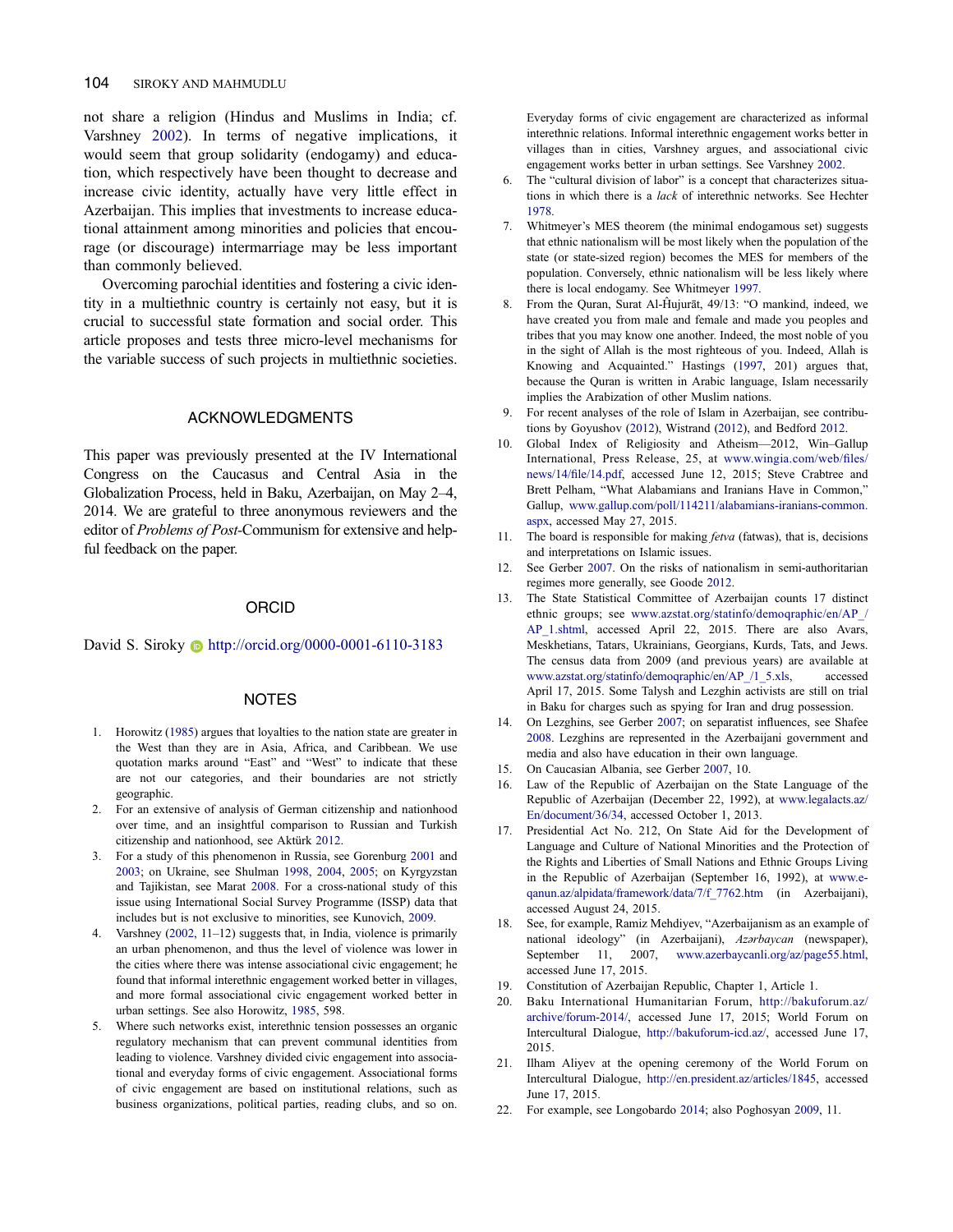- <span id="page-11-0"></span>23. For example, see Ilham Aliyev, "Speech at the official military parade on the occasion of the 95th anniversary of the Armed Forces," Official Internet Site of President of the Republic of Azerbaijan, at [http://en.president.az/articles/8574,](http://en.president.az/articles/8574) accessed May 7, 2015. See also Bilal Dadayev, Ceyhun Mahmudlu, Shamkhal Abilov, Qarabağ 99 sualda (Karabakh in 99 Questions), (Baku: CBS, 2014), 293. See also Sultanova [2011](#page-12-0).
- 24. The survey is cited in the International Crisis Group report, "Nagorno-Karabakh: Risking War," Europe Report No. 187 (November 14, 2007), 15 (note 165), at [www.crisisgroup.org/en/](http://www.crisisgroup.org/en/regions/europe/south-caucasus/azerbaijan/187-nagorno-karabakh-risking-war.aspx) [regions/europe/south-caucasus/azerbaijan/187-nagorno-karabakh-risk](http://www.crisisgroup.org/en/regions/europe/south-caucasus/azerbaijan/187-nagorno-karabakh-risking-war.aspx) [ing-war.aspx,](http://www.crisisgroup.org/en/regions/europe/south-caucasus/azerbaijan/187-nagorno-karabakh-risking-war.aspx) accessed August 24, 2015.
- 25. Consistent with the current government's focus on creating a strong civic nationalism, there are no political parties based on ethnicity in Azerbaijan.
- 26. According to the official statistical information, the population of the province of Lankaran is 205,726; 73.5 percent are Azerbaijanis and 26.3 percent are Talyshis. See Gerber 2007; and [www.lankaran.az/](http://www.lankaran.az/content.php?lang=az%26page=ehali) [content.php?lang=az&page=ehali,](http://www.lankaran.az/content.php?lang=az%26page=ehali) accessed April 29, 2015.
- 27. Roughly 40 percent of the population of Astara is Talysh. See [http://](http://astara-ih.gov.az/page12/%C6%8Fhalisi.html) [astara-ih.gov.az/page12/%C6%8Fhalisi.html,](http://astara-ih.gov.az/page12/%C6%8Fhalisi.html) accessed May 20, 2015.
- 28. It is estimated that 40 percent of the entire Lezghin population in Azerbaijan lives in Gusar, and over 90 percent of Gusar is Lezghin. See Gerber 2007; and www.azstat.org/region/az/007 4.shtml, accessed April 29, 2015.
- 29. It is estimated that about 15 percent of the population of Khachmaz is Lezghin; [www.azstat.org/region/az/007\\_2.shtml,](http://www.azstat.org/region/az/007_2.shtml) accessed April 29, 2015.
- 30. In Gusar: Urva, Hasagala, and Chilavird; in Khachmaz: Girmizigishlag, Gadashoba, and Mushkir; in Astara: Kokolos, Kijoba, Lovayn, and Tangarud; in Lankaran: Osakucha and Veraul.
- 31. We recoded this variable so that "It is difficult to answer" was set as the middle category on a five-point scale; 1.2 percent of respondents responded "Hard to answer" and these were recoded as missing.

#### **REFERENCES**

- Aktürk, Şener. 2012. Regimes of Ethnicity and Nationhood in Germany, Russia, and Turkey. New York: Cambridge University Press.
- Altstadt, Audrey. 1992. The Azerbaijani Turks: Power and Identity Under Russian Rule. Stanford, CA: Hoover Institution Press.
- Armstrong, John A. 1995. "The Autonomy of Ethnic Identity: Historic Cleavages and Nationality Relations in the USSR," in Thinking Theoretically About Soviet Nationalities, ed. Alexander J. Motyl. New York: Columbia University Press.
- Balayev, Aydin. 2015. "Mamed Emin Rasulzadeh and the Establishment of the Azerbaijani State and Nation in the Early Twentieth Century." Caucasus Survey 3, no. 2: 136–49
- Bedford, Sofie. 2012. "Oppositional Islam in Azerbaijan." Caucasus Analytical Digest, no. 44 (November 20): 9–11.
- Beissinger, Mark R. 1997. "State Building in the Shadow of an Empire-State: The Soviet Legacy in Post-Soviet Politics," in The End of Empire? The Transformation of the USSR in Comparative Perspective, eds. Karen Dawisha and Bruce Parrott. Armonk, NY: M.E. Sharpe.
- Bjorklund, Frederika. 2006. "The East European 'Ethnic Nation'— Myth or Reality?" European Journal of Political Research 45, no. 1: 93–121.
- Brubaker, Roger. 2004. Ethnicity Without Groups. Cambridge: Harvard University Press.
- Brudner, Lilyan A., and Douglas R. White. 1997. "Class, Property and Structural Endogamy: Visualizing Networked Histories." Theory and Society 25, no. 2–3:161–208.
- Bunce, Valerie. 1999. Subversive Institutions. Cambridge: Cambridge University Press.
- Calhoun, Craig. 1997. Nationalism. Minneapolis: University of Minnesota Press.
- Ceobanu, Alin, and Xavier Escandell. 2008. "East Is West? National Feelings and Anti-immigrant Sentiment in Europe." Social Science Research 37, no. 4: 1147–70.
- Cornell, Svante. 2011. Azerbaijan Since Independence. Armonk, NY: M.E. Sharpe.
- Drachsler, Julius. 1920. Democracy and Assimilation: The Blending of Immigrant Heritages in America. New York: Macmillan.
- Durkheim, Emile. 1971 [1915]. The Elementary Forms of the Religious Life. Trans. J.W. Swain. London: George Allen and Unwin.
- Gerber, Lea. 2007. Minorities in Azerbaijan: The Sociolinguistic Situation of Lezghins, Udis, Georgians (Ingiloys) and Talysh in Azerbaijan with a Particular Focus on Education. Geneva: CIMERA. Available at [http://](http://www.talish.org/engels/Minorities_in_Azerbaijan.pdf) [www.talish.org/engels/Minorities\\_in\\_Azerbaijan.pdf,](http://www.talish.org/engels/Minorities_in_Azerbaijan.pdf) accessed August 20, 2015.
- Goode, J. Paul. 2012. "Nationalism in Quiet Times." Problems of Post-Communism 59, no. 3: 6–16.
- Gorenburg, Dmitry. 2001. "Nationalism for the Masses: Popular Support for Nationalism in Russia's Ethnic Republics." Europe-Asia Studies 53, no. 1: 73–104.
- -. 2003. Nationalism for the Masses: Minority Ethnic Mobilization in the Russian Federation. Cambridge: Cambridge University Press.
- Goyushov, Altay. 2008. "Islamic Revival in Azerbaijan." Current Trends in Islamist Ideology 7, 66–81.
- -. 2012. "Islam in Azerbaijan." Caucasus Analytical Digest, no. 44 (November 20): 2–4.
- Hastings, Adrian. 1997. The Construction of Nationhood: Ethnicity, Religion and Nationalism. Cambridge: Cambridge University Press.
- Hechter, Michael. 1978. "Group Formation and the Cultural Division of Labor." American Journal of Sociology 84, no. 2: 293–318
- -. 1987. Principles of Group Solidarity. Berkeley: University of California Press.
- Horowitz, Donald L. 1985. Ethnic Groups in Conflict. Berkeley: University of California Press.
- Iannacone, Laurence. 1994. "Why Strict Churches Are Strong." American Journal of Sociology 99, no. 5: 1180–1211.
- Ignatieff, Michael. 1993. Blood and Belonging: Journeys into the New Nationalism. New York: Farrar, Straus and Giroux.
- Janmaat, Jan Germen. 2006. "Popular Conceptions of Nationhood in Old and New European Member States. Partial Support for the Ethnic–Civic Framework." Ethnic and Racial Studies 29, no. 1: 50–78.
- Joppke, Christian. 2007. "Transformation of Citizenship: Status, Rights, Identity." Citizenship Studies 11, no. 1: 37–48.
- Kalmijin, Matthijs. 1998. "Intermarriage and Homogamy: Causes, Patterns and Trends." Annual Review of Sociology 24, 395–421.
- Kinnvall, Catarina. 2004. "Globalization and Religious Nationalism: Self, Identity and the Search for Ontological Security." Political Psychology 25, no. 5: 741–67.
- Kohn, Hans. 1944. The Idea of Nationalism: A Study in Its Origins and Background. New York: Macmillan.
- Kelman, Herbert C. 2001. "The Role of National Identity in Conflict Resolution," in Social Identity, Intergroup Conflict and Conflict Reduction, eds. Richard D. Ashmore, Lee Jussim, and David Wilder. New York: Oxford University Press.
- Kotecha, Hema. 2006. "Islamic and Ethnic Identities in Azerbaijan: Emerging Trends and Tensions. A Discussion Paper." Baku: OSCE (July), at [http://](http://www.osce.org/baku/23809?download=true) [www.osce.org/baku/23809?download=true,](http://www.osce.org/baku/23809?download=true) accessed August 20, 2015.
- Kunovich, Robert. 2009. "The Sources and Consequences of National Identification." American Sociological Review 74, no. 4: 573–93.
- Kuzio, Taras. 2002. "The Myth of the Civic State. A Critical Survey of Hans Kohn's Framework for Understanding Nationalism." Ethnic and Racial Studies 25, no. 1: 20–39.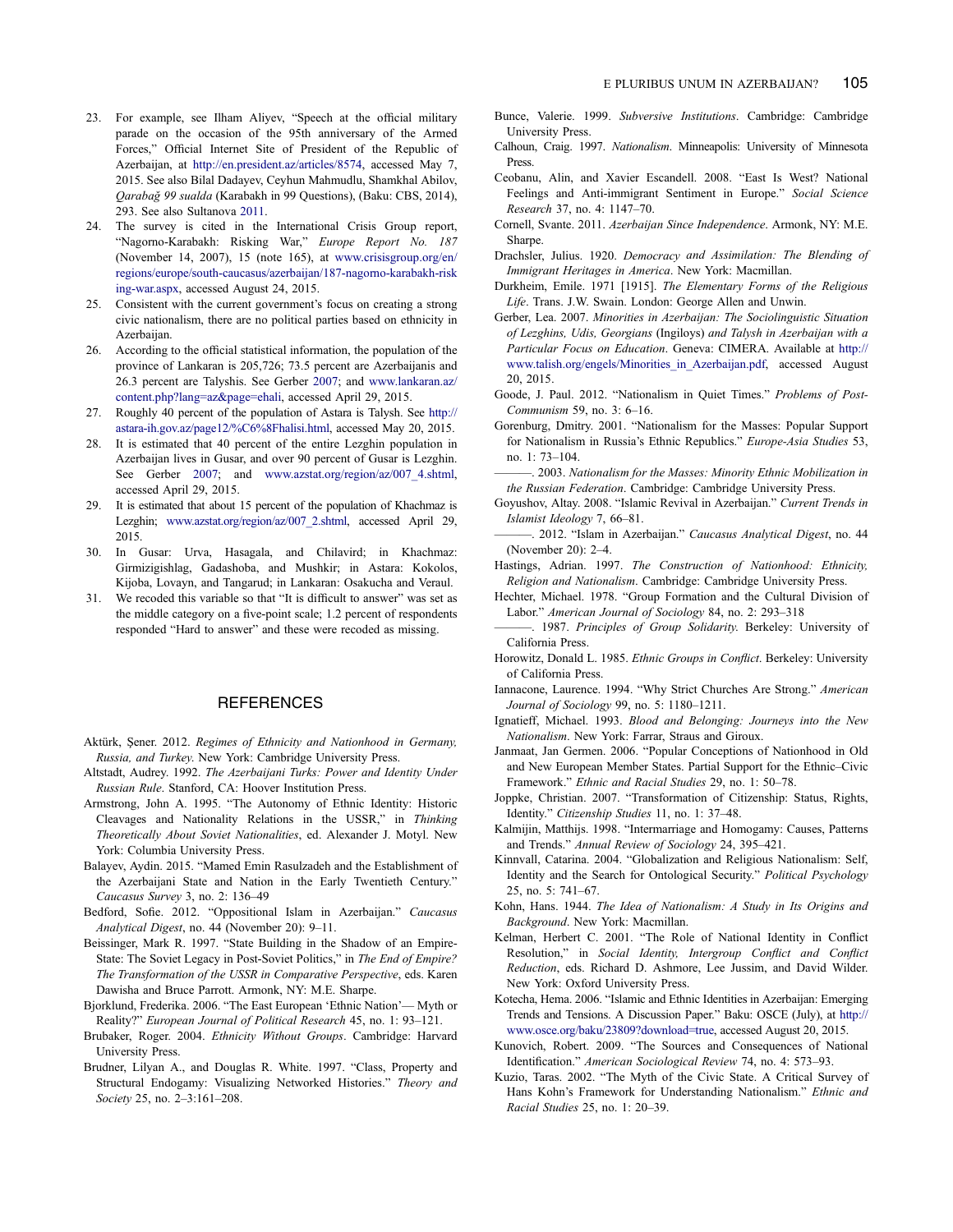#### <span id="page-12-0"></span>106 SIROKY AND MAHMUDLU

- Kymlicka, William. 2001. Politics in the Vernacular: Nationalism, Multiculturalism, and Citizenship. Oxford: Oxford University Press.
- Lévi-Strauss, Claude. 1963. Structural Anthropology. New York: Basic Books.
- -. 1969. The Elementary Structures of Kinship. Trans. James H. Bell. Boston: Beacon Press.
- Lieberson, Stanley, and Mary C. Waters. 1988. From Many Standards: Ethnic and Racial Groups in Contemporary America. New York: Russell Sage Foundation.
- Light, Ivan. 1981. "Ethnic Succession," in Ethnic Change, ed. Charles F. Keyes. Seattle: University of Washington Press.
- Longobardo, Nicole. 2014. "To Never Forget: Armenian Identity and the Conflict Over Nagorno-Karabakh." Paper presented at the 10th Biennial Graduate Conference, Conflict Studies and Global Governance Program, University of Massachusetts Boston (October 31–November 1).
- Mammadli, Aliagha. 2015. "About Some Factors of Stability of Ethnic Identity of Azerbaijanis During the Soviet Period." Paper presented at the conference "Identities on the Move: The Caucasus Between the Local, the Regional and the Global," Baku, Azerbaijan (May 15).
- Marat, Erica. 2008. "Imagined Past, Uncertain Future: The Creation of National Ideologies in Kyrgyzstan and Tajikistan." Problems of Post-Communism 55, no. 1: 12–24.
- Minkenberg, Michael. 2003. "The Politics of Citizenship in the New Republic." West European Politics 26, no. 4: 219–40.
- Poghosyan, Tevan. 2009. "The Armenian ENP and Conflict Resolution in Nagorno Karabagh." Yerevan: International Center for Human Development, Crisis Management Initiative, at [http://reliefweb.int/](http://reliefweb.int/report/armenia/armenian-enp-and-conflict-resolution-nagorno-karabakh) [report/armenia/armenian-enp-and-con](http://reliefweb.int/report/armenia/armenian-enp-and-conflict-resolution-nagorno-karabakh)flict-resolution-nagorno-karabakh, accessed June 23, 2015.
- Rakowska-Harmstone, Teresa. 1976. "Socialist Internationalism and Eastern Europe—A New Stage" (Part 1). Survey, a Journal of East and West Studies 22, 38–54.
- Reeskens, Tim, and Marc Hooghe. 2010. "Beyond the Civic–Ethnic Dichotomy: Investigating the Structure of Citizenship Concepts Across Thirty-three Countries." Nations and Nationalism 16, no. 4: 579–97.
- Robertson, Alexander Foster. 1991. Beyond the Family: The Social Organization of Human Reproduction. Berkeley: University of California Press.
- Roeder, Philip. 1991. "Soviet Federalism and Ethnic Mobilization." World Politics 43, no. 2: 196–232.
- Schneider, David M. 1984. Critique of the Study of Kinship. Ann Arbor: University of Michigan.
- Shafee, Fareed. 2008. "Inspired from Abroad: The External Sources of Separatism in Azerbaijan." Caucasian Review of International Affairs 2, no. 4: 200–211.
- Shulman, Stephen. 1998. "Competing versus Complementary Identities: Ukrainian–Russian Relations and the Loyalties of Russians in Ukraine." Nationalities Papers 24, no. 4: 615–32.
- ———. 2004. "The Contours of Civic and Ethnic National Identification in Ukraine." Europe-Asia Studies 56, no. 1: 35–56.
- -. 2005. "Ukrainian Nation-Building Under Kuchma." Problems of Post-Communism 52, no. 5: 32–47.

Smith, Anthony D. 1991. National Identity. London: Penguin Books.

- ———. 1995. "Ethnic Identity and Territorial Nationalism in Comparative Perspective," in Thinking Theoretically About Soviet Nationalities, ed. Alexander J. Motyl. New York: Columbia University Press.
- -. 2000. The Nation in History: Historiographical Debates about Ethnicity and Nationalism (The Menahem Stern Jerusalem Lectures). Hanover, NH: Brandeis University Press.
- Sultanova, Shahla. 2011. "National Identity, the Nagorno-Karabakh Conflict and Revival of Islam in Azerbaijan." Journal of Conflict Transformation, Caucasus Edition (November 1), at [http://caucasusedi](http://caucasusedition.net/analysis/national-identity-the-nagorno-karabakh-conflict-and-revival-of-islam-in-azerbaijan/) [tion.net/analysis/national-identity-the-nagorno-karabakh-con](http://caucasusedition.net/analysis/national-identity-the-nagorno-karabakh-conflict-and-revival-of-islam-in-azerbaijan/)flict-and-revi [val-of-islam-in-azerbaijan/\)](http://caucasusedition.net/analysis/national-identity-the-nagorno-karabakh-conflict-and-revival-of-islam-in-azerbaijan/), accessed June 19, 2005.
- Swietochowski, Tadeusz. 1995. Russia and Azerbaijan: A Borderland in Transition. New York: Columbia University Press.
- Varshney, Ashutosh. 2002. Ethnic Conflict and Civic Life: Hindus and Muslims in India. New Haven, CT: Yale University Press.
- Whitmeyer, Joseph M. 1997. "Endogamy as a Basis for Ethnic Behavior." Sociological Theory 15, no. 2: 162-78.
- Wiktor-Mach, Dobroslawa. 2012. "Measuring Muslims: The Problems of Religiosity and Intra-Religious Diversity." Annual Review of the Sociology of Religion, Vol. 3: New Methods in the Sociology of Religion (Leiden and Boston: Brill), 207–27.
- Wirth, Louis, and Herbert Goldhamer. 1944. "The Hybrid and the Problem of Miscegenation," in Characteristics of the American Negro, ed. Otto Klineberg. New York: Harper.
- Wistrand, Jennifer Solveig. 2012. "Azerbaijan and 'Tolerant Muslims.'" Caucasus Analytical Digest, no. 44(November 20): 5–8.
- Yack, Bernard. 1996. "The Myth of the Civic Nation." Critical Review 10, no. 2: 193–211.
- Yilmaz, Harun. 2013. "The Soviet Union and the Construction of Azerbaijani National Identity in the 1930s. " Iranian Studies 46, no. 4: 511–33.
- Zubrzycki, Geneviève. 2001. '"We, the Polish Nation': Ethnic and Civic Visions of Nationhood in Post-Communist Constitutional Debates." Theory and Society 30, no. 5: 629–68.

#### APPENDIX

The survey was conducted in 2009 by the Department of Ethno-Sociological Research, which falls under the Institute of Archeology and Ethnography within the National Academy of Sciences of the Republic of Azerbaijan. The survey covered 288 individuals over the age of 18 in four districts and consisted of several questions focused specifically on identity. Below we only report variables that were included in the analysis. The full survey is available in Azerbaijani from the authors upon request.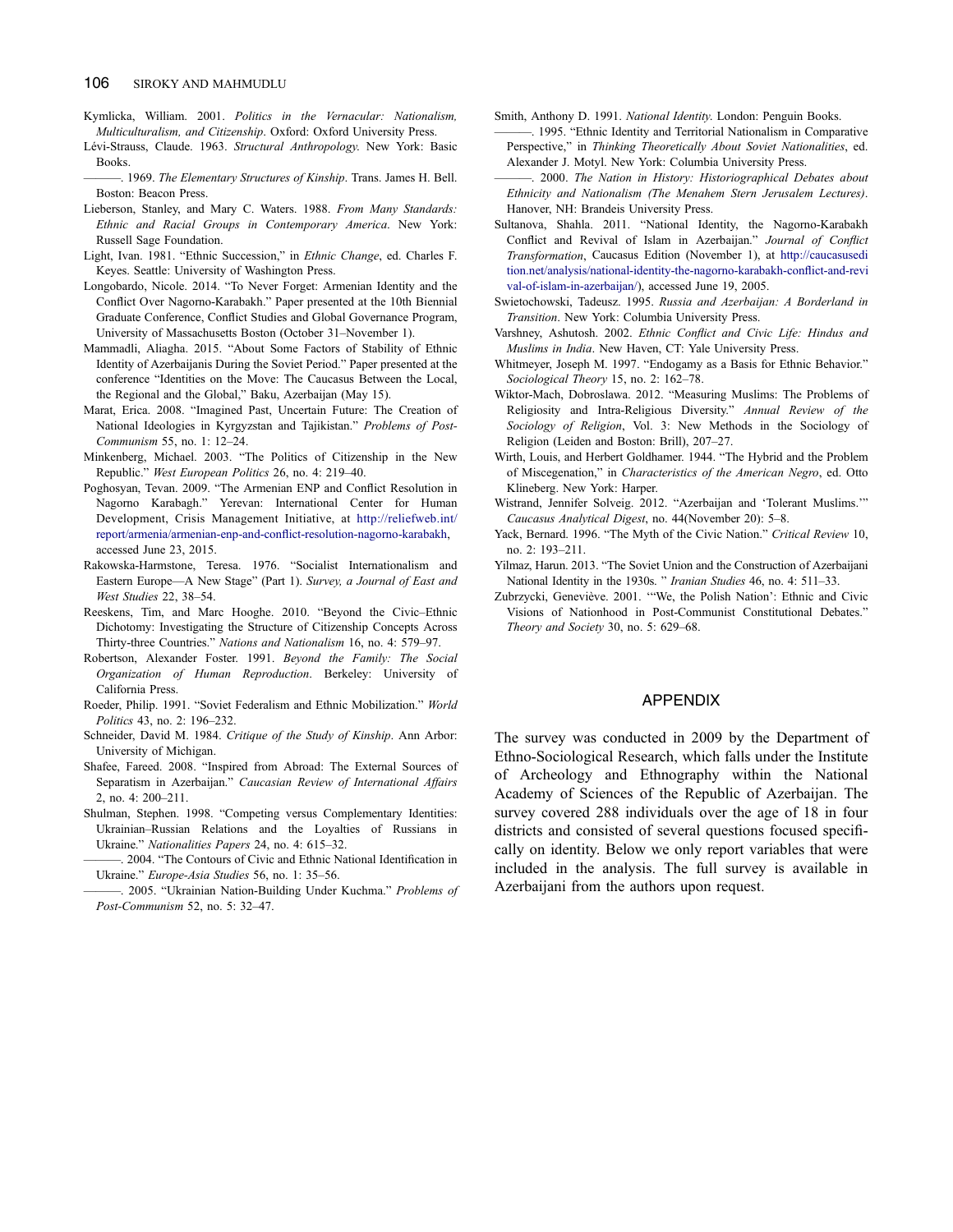| If someone asked you, Who are you, what comes first to your mind?                                  | Code | $\%$  |
|----------------------------------------------------------------------------------------------------|------|-------|
| I am a citizen of Azerbaijan                                                                       |      | 77.4  |
| I am a member of my family, my clan                                                                |      | 9.4   |
| I am a member of my ethnic group                                                                   |      | 6.2   |
| If someone asked you, What is your nationality, what would you say?                                | Code | $\%$  |
| Azerbaijani                                                                                        |      | 24.60 |
| Lezghinian                                                                                         |      | 26.0  |
| Talyshian                                                                                          | 3    | 43.4  |
| Do you have friends from different ethnic groups?                                                  | Code | $\%$  |
| No, none                                                                                           |      | 21.5  |
| Yes, but few                                                                                       |      | 38.9  |
| Yes, many                                                                                          | 3    | 39.6  |
| What is your opinion about religion?                                                               | Code | $\%$  |
| I believe in religion and worship                                                                  |      | 49.6  |
| I am interested in religion but I have hesitations                                                 |      | 29.2  |
| I am ignorant about religion                                                                       |      | 3.1   |
| I am not religious                                                                                 | 4    | 18.1  |
| What is your opinion about mixed marriage between the members of different ethnic groups?          | Code | $\%$  |
| I don't support this kind of marriage                                                              |      | 22.60 |
| If the couple will follow the traditions of my ethnic group, then same ethnicity is not essential  |      | 19.80 |
| I prefer a marriage candidate to be from my ethnic group, but I don't oppose this kind of marriage |      | 15.80 |
| Ethnicity is not important in marriage                                                             |      | 40.6  |
| It is difficult to answer                                                                          | 5    | 1.20  |
| What is your education?                                                                            | Code | $\%$  |
| University                                                                                         |      | 19.10 |
| High school                                                                                        |      | 59.7  |
| Secondary and technical school                                                                     |      | 19.4  |
| No secondary or technical education                                                                |      | 1.1   |

Wording of Questions Analyzed (author's translation into English)